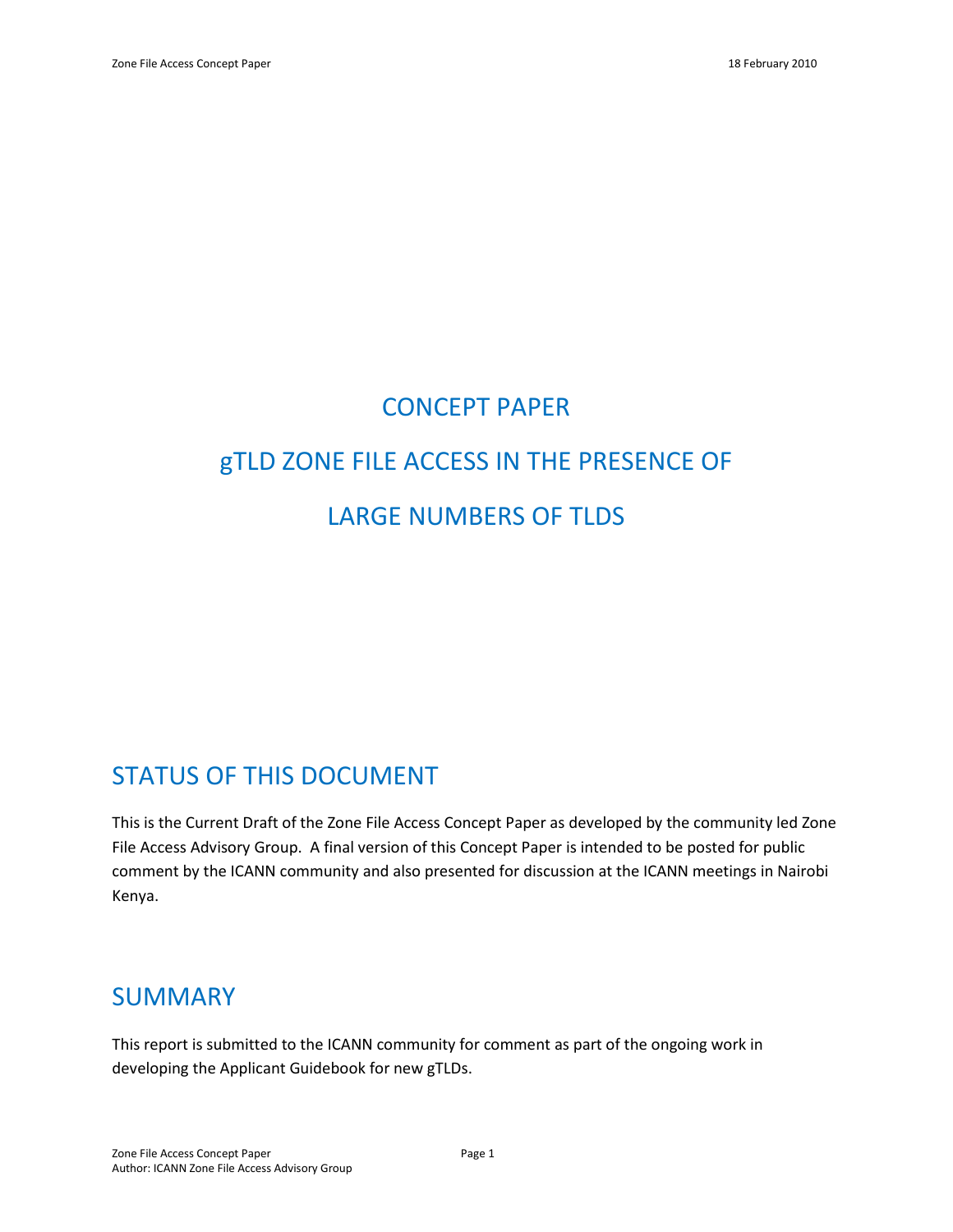# **Contents**

| 1.0 |                                                                                            |  |
|-----|--------------------------------------------------------------------------------------------|--|
| 2.0 |                                                                                            |  |
| 3.0 |                                                                                            |  |
| 4.0 |                                                                                            |  |
| 5.0 |                                                                                            |  |
| 5.1 |                                                                                            |  |
| 5.2 |                                                                                            |  |
| 5.3 |                                                                                            |  |
| 5.4 |                                                                                            |  |
| 5.5 |                                                                                            |  |
| 6.0 |                                                                                            |  |
| 7.0 |                                                                                            |  |
| 7.1 |                                                                                            |  |
|     | 7.1.1                                                                                      |  |
|     | 7.1.2                                                                                      |  |
|     | Registry operations/relationships with the ZFAPP - Repository and Proxy Models15<br>7.1.3  |  |
|     | Consumer operations /relationships with a ZFAPP -- Repository and Proxy Models 15<br>7.1.4 |  |
| 7.2 |                                                                                            |  |
| 7.3 |                                                                                            |  |
| 7.4 |                                                                                            |  |
| 7.5 |                                                                                            |  |
|     | 7.5.1                                                                                      |  |
|     | 7.5.2                                                                                      |  |
|     | 7.5.3                                                                                      |  |
| 7.6 |                                                                                            |  |
|     | 7.6.1                                                                                      |  |
|     | 7.6.2                                                                                      |  |
| 8.0 |                                                                                            |  |
| 9.0 |                                                                                            |  |
|     |                                                                                            |  |
|     |                                                                                            |  |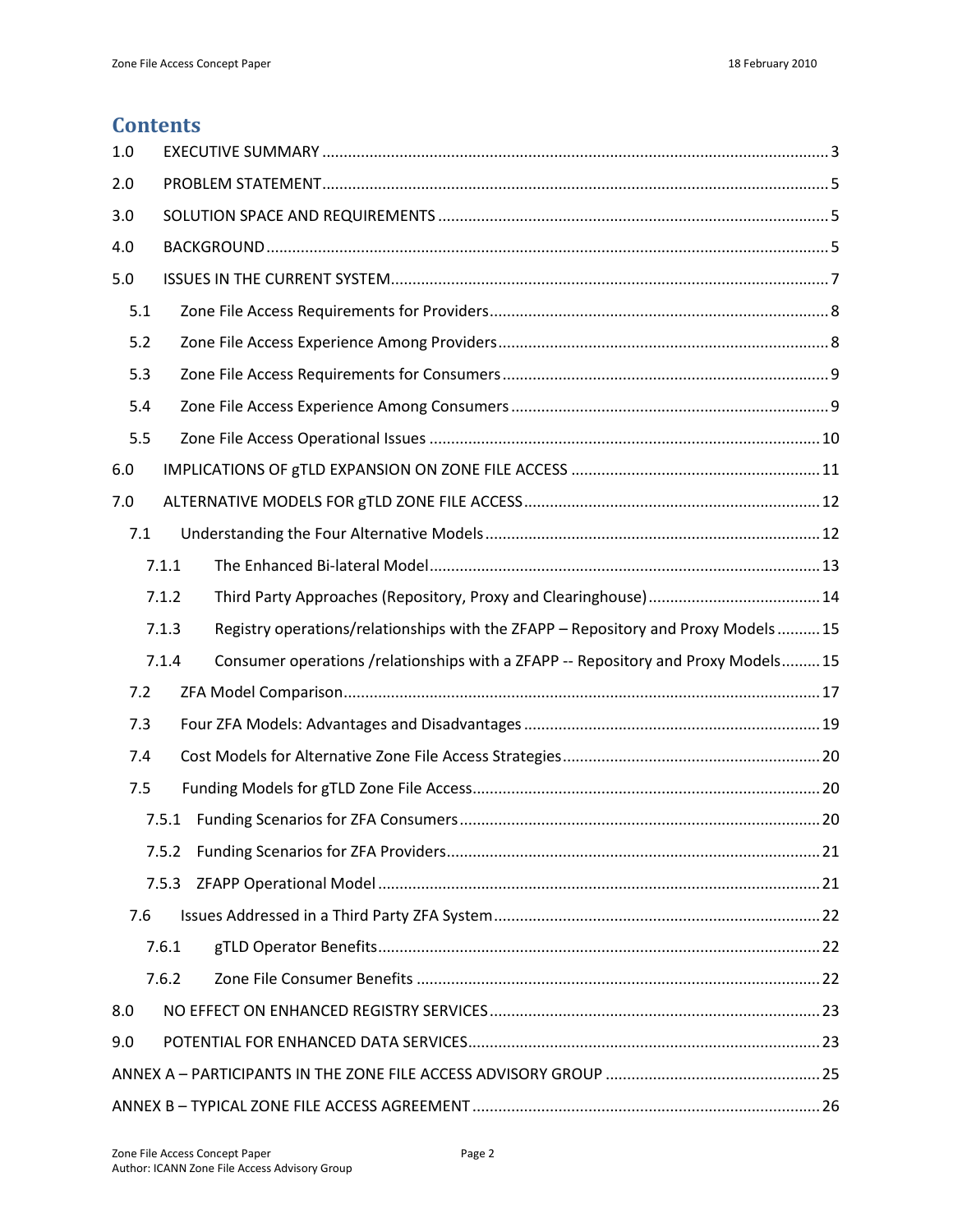# <span id="page-2-0"></span>**1.0 EXECUTIVE SUMMARY**

The root zone of the DNS currently contains 279 top-level domains (TLDs). Of these, sixteen are generic top-level domains (gTLDs) and there will be a seventeenth once .POST has been delegated. The registries that run these gTLDs maintain DNS zone files that contain resource records for the domain names that are active within those gTLDs. The registries also operate the authoritative name servers for the TLD zone. TLD name servers most frequently resolve name server DNS names of domains registered in the TLD zone to IP addresses. For the purposes of this Concept Paper, the collection of these records is called a Zone File.

Prior to the existence of ICANN, Zone Files were available to researchers, brand owners and others for business purposes from gTLD registries. Today, the ICANN gTLD Registry Agreement requires that a gTLD registry provide access to Zone Files to any person or organization that signs and abides by a Zone File Access (ZFA) Agreement. Contracted gTLD registries provide this access daily and at no charge. The relationship between the gTLD registry and the organization requesting Zone File Access is established and maintained by the registry and a zone file consumer: no third-party mediates between the two. This means that each gTLD registry has direct knowledge and control over the relationships between itself and those consumers have entered into an agreement to access the Zone File.

gTLD registries differ in the manner in which they authorize and provide Zone File Access. Zone file consumers deal with these differences today on a case-by-case basis and this solution works reasonably well given the relatively small number of Zone Files.

This leads to a natural question: *is the current manner of providing Zone File Access sufficient in an environment where there may be a dramatic increase in the number of gTLDs?*

If the top level of the domain name system expands to hundreds – or even thousands – of new gTLDs, the current bi-lateral contractual and access arrangements for ZFA providers and consumers will neither be efficient nor scale effectively for zone file consumers.

This leads to a second question: *are there models for a new approach to Zone File Access that would ensure continued, consistent access for consumers of the data while preserving registries right to monitor and, where necessary, control that access?*

In December of 2009, ICANN established a Zone File Access Advisory Group to examine this question and to study whether there were models that could meet these requirements. This Concept Paper is the initial result of that Advisory Group's discussions.

The Advisory Group identified several approaches that could reshape Zone File Access so that it meets the needs of both providers and consumers of the zone file data in an environment where the gTLD space is dramatically expanded. This Concept Paper considers issues that exist with TLD zone access today, examines the current set of constraints and limitations, discusses why the current system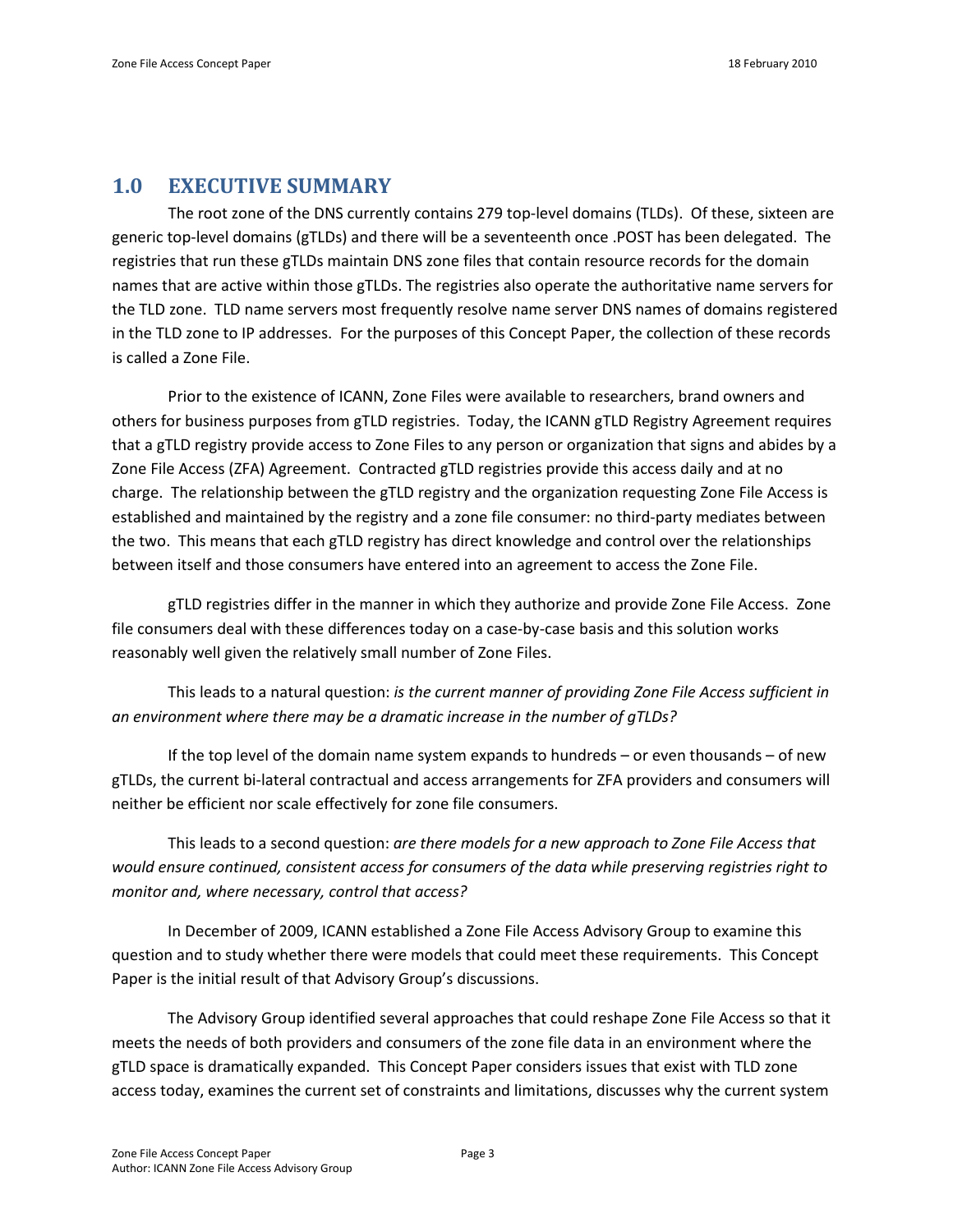scales poorly as the number of registries increases, and proposes alternative models for TLD zone file access. Specifically, this Concept Paper provides a careful look at four models for Zone File Access in an environment with many new gTLDs. Three of these models have one thing in common: the introduction of an independent third-party between the providers and consumers of the Zone File information. The goal of introducing this intermediary is to provide a scalable and consistent approach for authorization and distribution of the data. The models differ distinctly in the role of that third-party. None of the models impose any limitation on a gTLD registry's ability to monitor and control access or provide valueadded services that go beyond simple access to the zone file.

The four models each have distinct advantages and disadvantages and a detailed description for each is provided later in this document. In summary, the four models are:

- An **enhanced bi-lateral model** where the essential elements of relationships between registries and consumers become standardized;
- A **repository model** where a third-party collects zone files from registries and distributes them to zone file consumers;
- A **proxy model** where a third-party acts as an intermediary for standardized authorization and where data is delivered via secure proxy connections to the registry; and,
- A **clearinghouse model** where credentials and authorization are maintained by an intermediary but where data is delivered over secure connections between the consumer and the registry.

In its work, the Advisory Group has also done preliminary work on identifying how funding for a third party Zone File Access Program Provider would be established. There has also been a discussion of models for allocations of transactional costs associated with Zone File access. In this Concept Paper these issues remain at a preliminary stage and need further community discussion.

During its discussions, and during the development of this Concept Paper, the ZFA Advisory Group questioned whether its work and any of its recommendations might have policy implications that should be considered by the GNSO. The Advisory Group will engage the GNSO on this issue as part of the public comment process on the Concept Paper. The ZFA Advisory Group invites broad public discussion of the problem space and potential models for meeting the needs of the Zone File Access provider and consumer communities.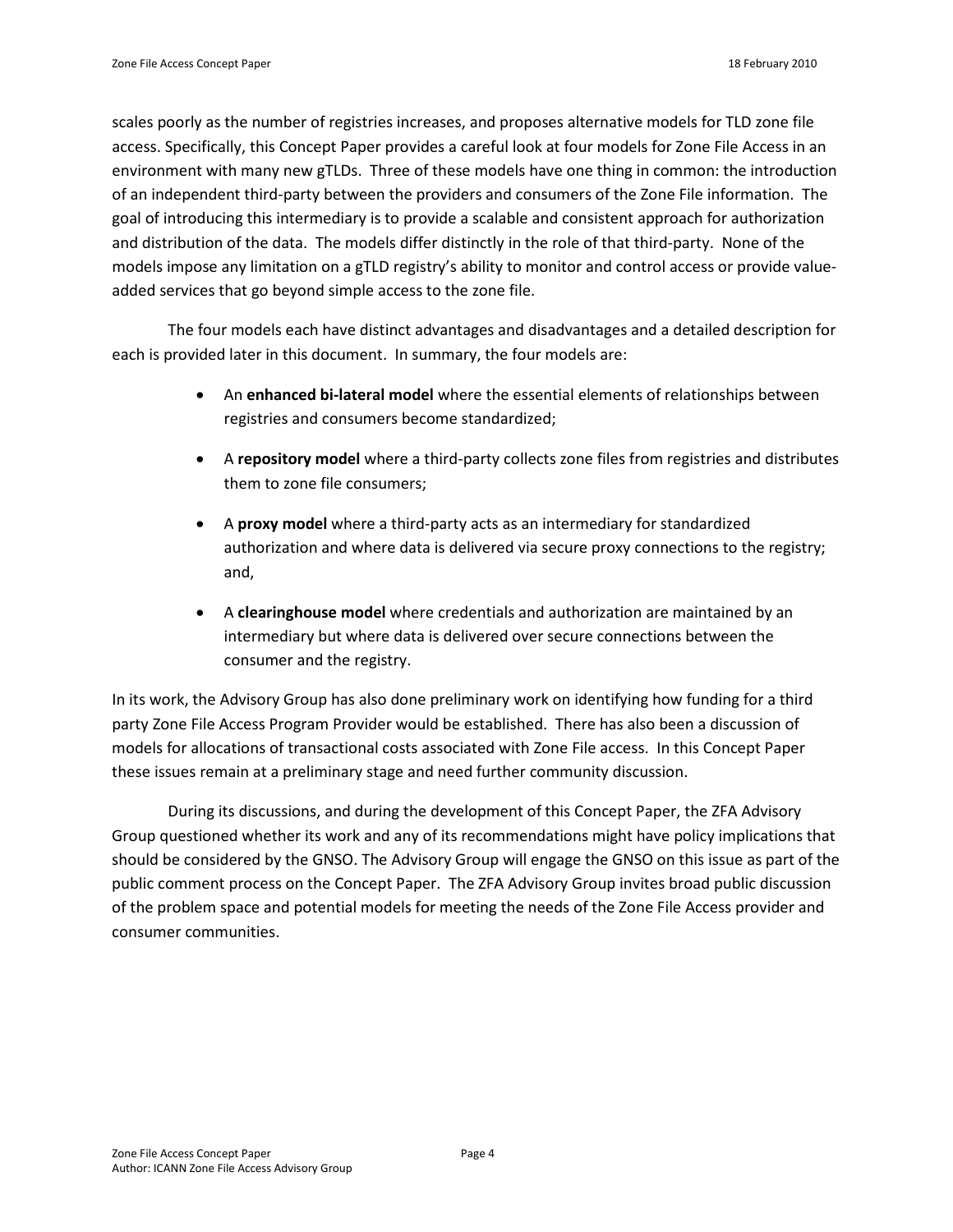# <span id="page-4-0"></span>**2.0 PROBLEM STATEMENT**

The current model for Zone File Access is built on individual, bi-lateral agreements and operational relationships between consumers and providers of data. Scaling this model into an environment where there are many consumers and providers may create both operational and cost problems for both consumers and providers of data. A new model for Zone File Access that can scale in both the current environment, and in an environment including new TLDs, may be needed to address these concerns.

# <span id="page-4-1"></span>**3.0 SOLUTION SPACE AND REQUIREMENTS**

Solutions for multilateral, scalable, secure and consistent Zone File Access may be implemented as a complementary solution to the existing bilateral approach. Any solution must recognize that the record types or data contained in the zone files may vary in new, emerging registry models.

Additionally, improving the current model will also provide opportunities for operational and cost improvements for producers of data. Any new model for Zone File Access must be resilient and defend against abuse through both administrative and technological means, and should preserve or enhance existing models of access for legacy consumers. Access to Zone Data should be granted on an equal, non-discriminatory basis among qualified Consumers. Nothing in a new model for Zone File Access should limit any registries' ability to innovate or provide new products and services.

## <span id="page-4-2"></span>**4.0 BACKGROUND**

gTLD zone files contain all domain names currently active within a given TLD and the hostnames of authoritative name servers for each domain name. The gTLD zone file also contains glue records that map name server hostnames to specific IP addresses. Many other DNS resource records may be present (e.g. DNSSEC, NAPTR, TXT and others).

Currently gTLD registries are required by ICANN agreements to provide access to a copy of their TLD zone files to any entity that signs an access agreement and thus agrees to adhere to the registry's terms of service. Registries must provide zone file access at no charge, on at least a daily basis. TLD zone file consumers range from academic researchers and law enforcement to security companies and intellectual property protection firms -- amongst others. Each entity that desires access must sign a zone file access agreement with each registry from which they wish to obtain zone files. Hundreds of entities have created processes or automation to download these zone files in order to obtain data on the current set of domains registered in various gTLD zones. The following table gives a view of the total number of "accounts" at each of the existing gTLD zones as of September 2009. [see table, next page]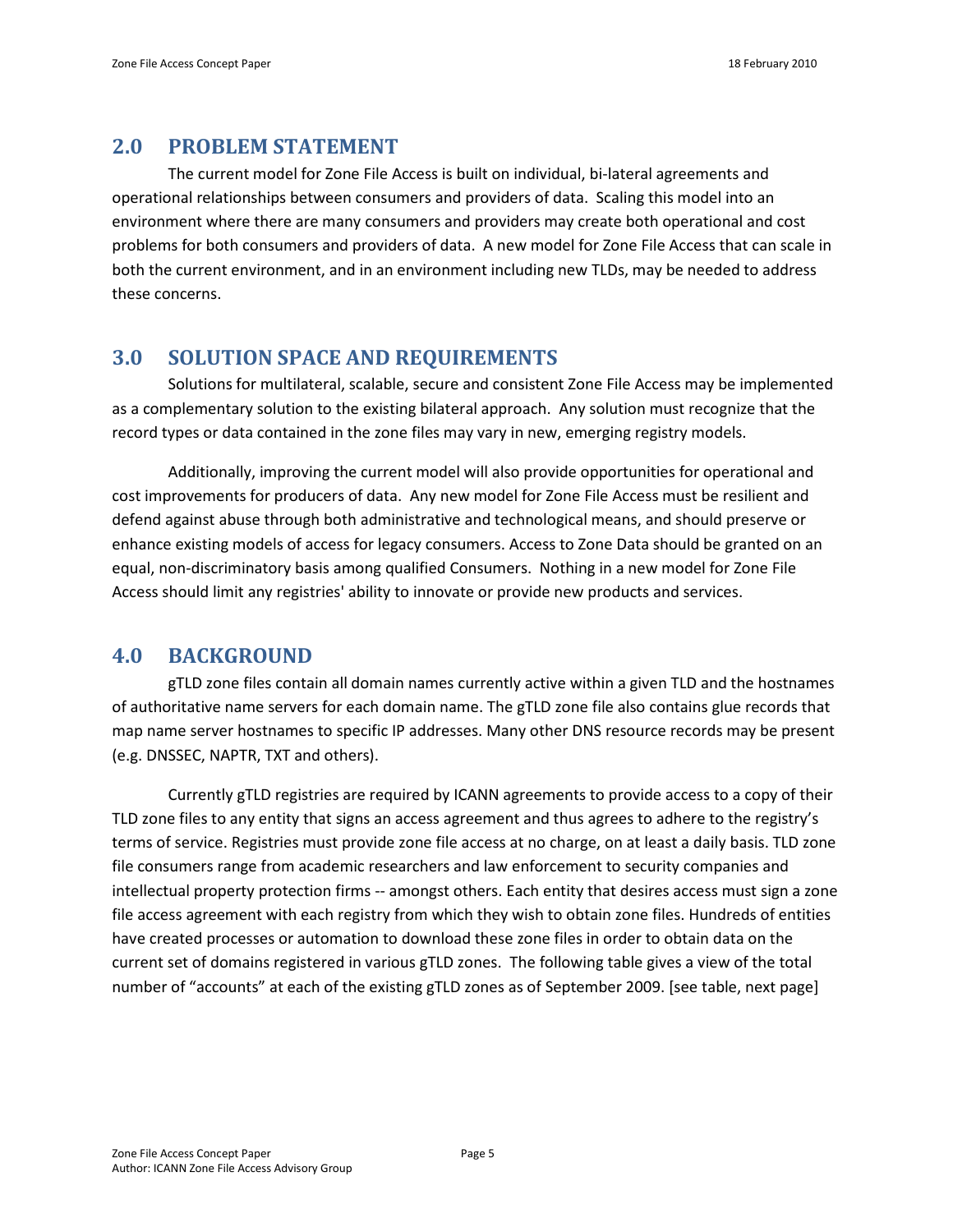| gTLD      | <b>Total Number</b> | <b>Recent Monthly</b> |  |
|-----------|---------------------|-----------------------|--|
|           | Of ZFA Accounts     | Change                |  |
| .com/.net | 828                 | + 33                  |  |
| .biz      | 703                 | $+3$                  |  |
| .org      | 691                 | $+6$                  |  |
| .info     | 426                 | + 5                   |  |
| .name     | 203                 | $+8$                  |  |
| .mobi     | 185                 | $+1$                  |  |
| .asia     | 73                  | $+1$                  |  |
| .aero     | 42                  | Unchanged             |  |
| .pro      | 53                  | $+1$                  |  |
| .coop     | 33                  | Unchanged             |  |
| .tel      | 32                  | $+3$                  |  |
| .travel   | 26                  | Unchanged             |  |
| .cat      | 11                  | Unknown               |  |
| .museum   | Unknown             | Unknown               |  |
| .jobs     | Unknown             | Unknown               |  |

Access to TLD zone data is typically provided via a password protected, unencrypted FTP server. Measures to protect FTP servers from unauthorized access vary across registries. The amount of zone data transferred during a single access varies across registries: smaller zone files only take up a few hundred kilobytes of data, while the largest (i.e. .com) zone is many gigabytes (compressed), and can take hours to download.

Historically, in an environment where there were few gTLDs, zone files were provided on an as requested, as needed basis. This arrangement was maintained when ICANN negotiated its initial registry agreements. The current registry agreement provides, generally in Appendix 3, the mechanism that has evolved to support Zone File Access (a typical example of the Zone File Access Agreement is presented in ANNEX B.

In contrast, ccTLDs do not, in general, provide Zone File access. Some of the European ccTLDs that were providing some level of access ended their provision of access circa 2003. The reason generally given was that the data was being abused. Some of the abuse was indirect use of the zone file to support mining whois data to try to get a registrant to transfer their domain to a new registrar or host -- sometimes at a higher fee. One of the other reasons access was denied was due to directory scams where registrants would be sent what was a disguised invoice for inclusion in a directory. In this exploit it is believed that some of the registrant data was mined from WHOIS data. The cost of inclusion was often around \$1000 per year. The registrant would, thinking that it was some kind of official and free inclusion directory, send back the signed document and would then be pursued for the inclusion fee. Some of these directory scammers go as far as to set up directories (see <http://www.scamwatch.gov.au/content/index.phtml/tag/DirectoriesAndAdvertisingFalseBilling#h210> for an example). Another reason that many ccTLD registries don't provide zone file access is that it may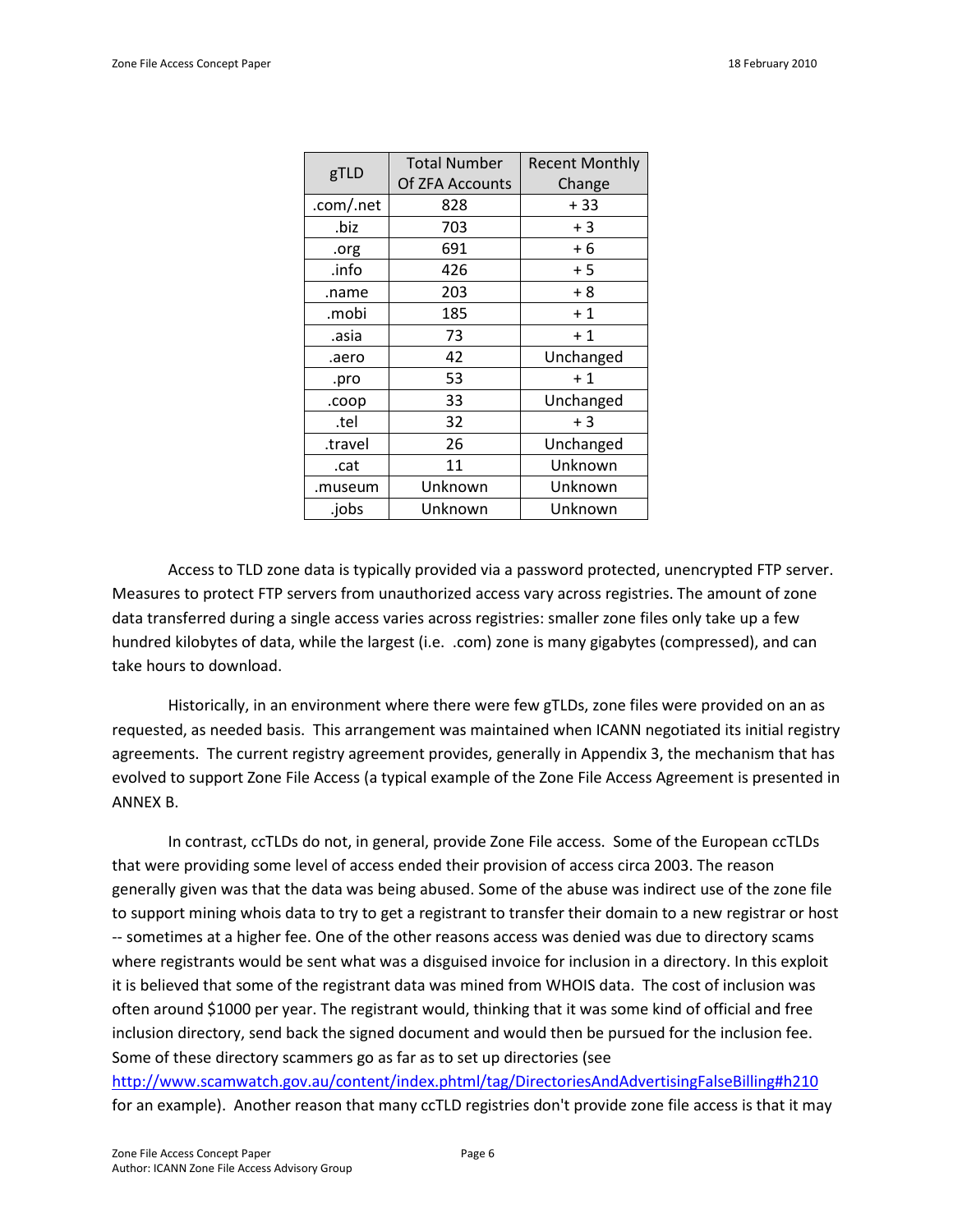contravene national Data Protection/Privacy legislation. It is not clear whether this has ever been tested in any relevant national legal system.

Today, consumers of TLD zone data have only a few zone files to download. Each consumer of TLD zone data must apply for and be granted zone file access with each gTLD registry operator. Upon receiving approval, the consumer must put in place an operational procedure to access to each zone file, according to the policies and technology adopted by each TLD registry operator. The contracts, acceptable use policies, and operational procedures have not, over the years, changed a great deal. Some registry operators run multiple gTLD registries and/or provide back -end data technical services for multiple registries. Such registries typically continue to provide zone file access for each gTLD on separate infrastructure however, and under different terms.

For each zone file access arrangement, the consumer and registry must exchange security (e.g. access controls such as the customer's IP address) and account information (e.g. authentication information) prior to access. Both parties must maintain this information over time. While the current arrangements are adequate for small numbers of registries (n) and modest numbers of data consumers (m), they become increasingly problematic and costly should either or both (n) and (m) grow. In particular, the creation of IDNs and new TLDs has the potential to increase (n) by a factor of 10, 100, or more. Moreover, the inclusion of DNSSEC and digitally signed data in TLD zone files will increase the sizes of zone files. The increase in the size of the zone files require increases in infrastructure spending to avoid latency issues for TLD zone data consumers and bandwidth/capacity issues for registry operators.

## <span id="page-6-0"></span>**5.0 ISSUES IN THE CURRENT SYSTEM**

The current zone file access system works, but there are some shortcomings in its current state.

Consumers of zone file data face costs and responsibilities that could be significantly reduced through a more efficient system. The need to create separate processes for accessing each zone, and use different credentials for each zone file access agreement introduces inefficiencies, uncertainties and avoidable costs. Registries provide different access methods and Acceptable Use Policies (AUPs), meaning that consumers have to manage disparate processes and segregate data differently, depending on the TLD. Further, since disparate access systems are used, processes or automation implemented by zone file consumers are more prone to break. When errors result in loss of access, problem resolution is cumbersome for data consumers, since the consumer must engage with unique reporting systems to resolve the problem. For example, a change in zone file consumer's infrastructure (e.g. firewalls, IP delegation, systems libraries) may affect zone data retrieval operations for certain registries but not others. Slow downloads from one registry could affect how a consumer's automation manages other scheduled downloads. Lastly, consumers must manage change: when a registry introduces a change in its access method system or data path, the consumer must accommodate these changes in its own systems. Often, a data consumer's automation consolidates zone file data collected from many registries. Thus, any change has broader impact and so a larger matrix of testing is required every time a data consumer needs to update its own systems.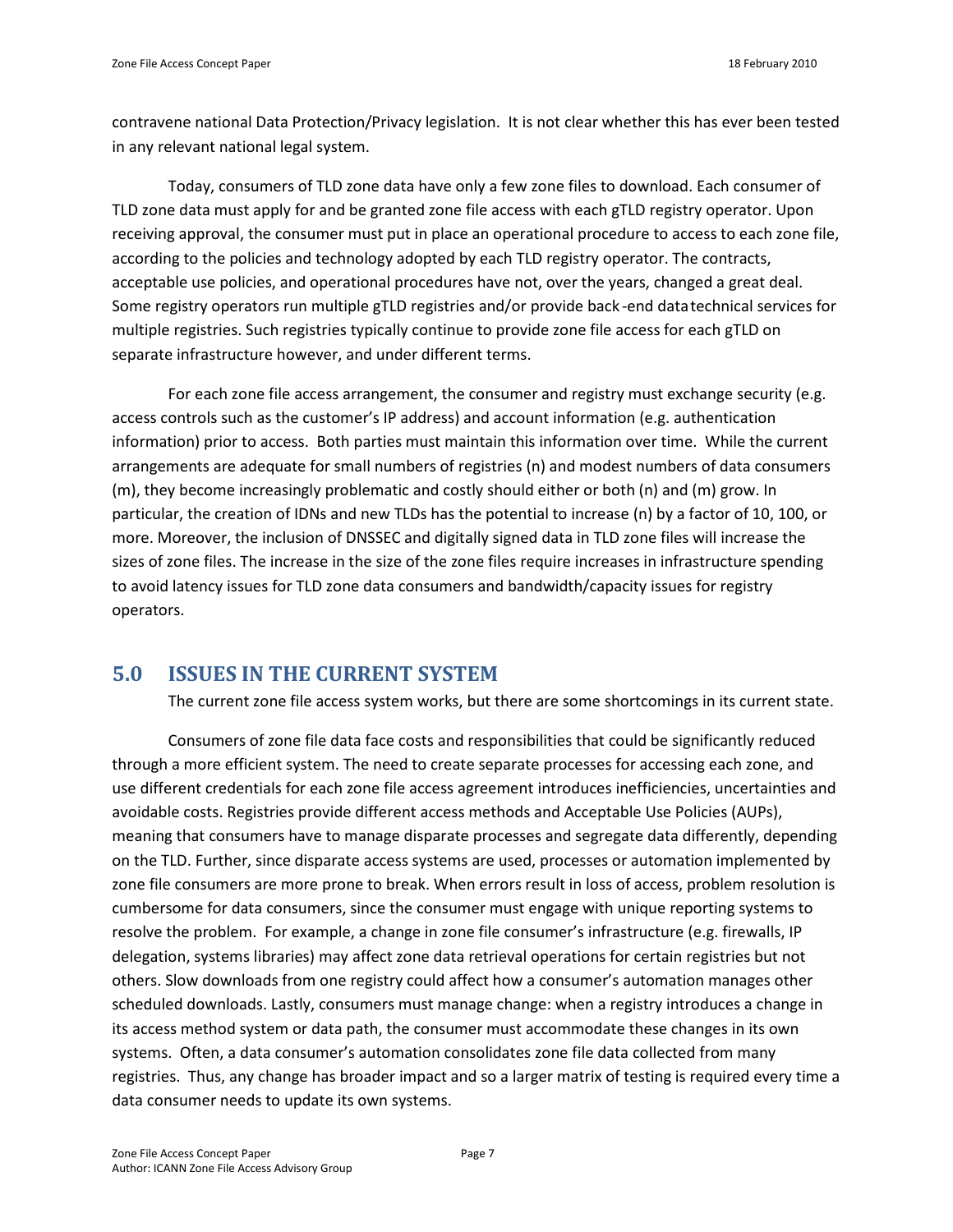In general, providing reliable access to zone file data imposes operational costs and liabilities on the gTLD registries without direct compensation. While this has been accepted by registry operators as a cost associated with operating one of the Internet's primary namespaces, it would be logical for registries to lower these costs if there were more efficient ways to provide this access. For example, registries are required to provide continuous access to all takers, without any specific Service Level Agreements (SLA's) specified. This clearly costs money to operate. is the registry is also responsible for providing a secure connection and clean data file to data consumers, which creates significant security requirements for registries.

### <span id="page-7-0"></span>**5.1 Zone File Access Requirements for Providers**

The burdens for gTLD registries appear to include, at least, the following:

- 1) Create and maintain zone file access legal agreement (if the agreements were standardized this may not be a requirement)
- 2) Provide method for data consumers to apply for access
- 3) Receive, review, and countersign all agreements
- 4) Provide initial access credentials to data correspondents
- 5) Create and maintain access credentials for all data consumers
- 6) Securely archive all legal agreements
- 7) Send updates to access agreement to all data consumers
- 8) Maintain redundant, high-availability FTP servers for access to zone files
- 9) Maintain high---bandwidth, redundant access connectivity to FTP servers
- 10) Provide timely updates and full change management to all data consumers for any changes in access arrangements, security measures, or other operating procedures
- 11) Maintain security for FTP servers
- 12) Update FTP server from main zone file database
- 13) Ensure the integrity of the zone file copy on the publication server
- 14) Provide methodology for data consumers to recover or update access credentials and contact information
- 15) Field support questions and issues with access problems
- 16) Watch for suspicious behavior to prevent system abuse
- 17) Take enforcement actions, including agreement termination, in proven cases

## <span id="page-7-1"></span>**5.2 Zone File Access Experience Among Providers**

Zone File Access providers tend to have a set of initial costs associated with setting up Zone File Access for consumers of the data. However, once the initial task of setting up the system is in place, the costs for data subscribers is linear in respect to the number of accounts granted access. Anecdotal evidence suggests that once the access is established, the ongoing operational cost is marginal compared to the other activities of the provider. As an example, the bandwidth to transfer a daily copy of a very large zone would be substantial. However, when compared to bandwidth requirements for other activities of registries that administer very large zones, Zone File Access data provisioning may be a nominal cost.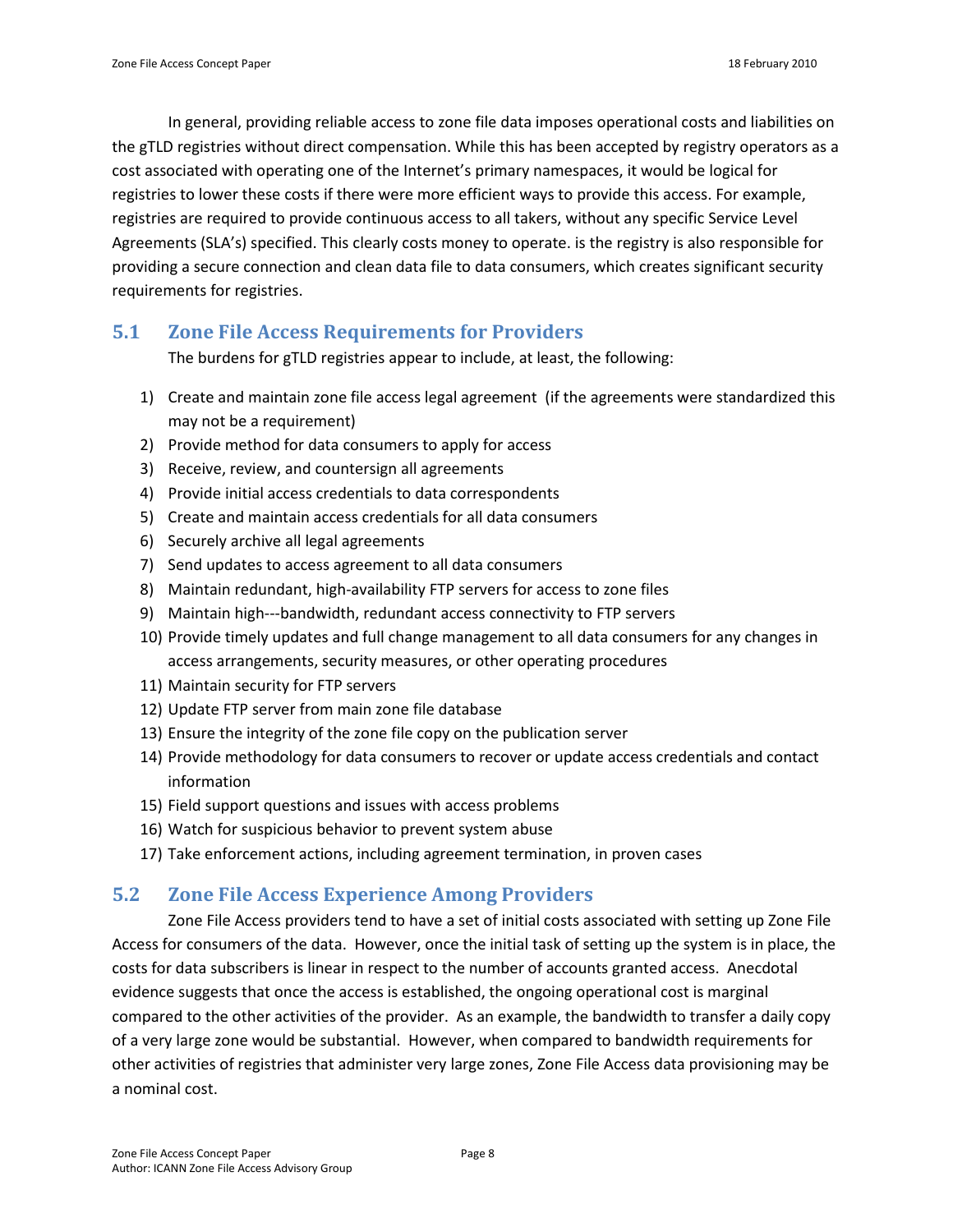Anecdotal evidence, provided by several registries, also suggests that the administrative cost to providers is relatively low. One reason for this is that there is no significant churn in the accounts that have access to Zone File data. In fact, research conducted so far indicates an approach where, once the accounts are set up, they are largely allowed to function without significant ongoing monitoring or auditing. This does not change the requirement that the ability to monitor, audit or control should be in place.

# <span id="page-8-0"></span>**5.3 Zone File Access Requirements for Consumers**

As consumers, we believe these burdens may become unmanageable if growth in the numbers of IDN TLDs and new gTLDs occurs as speculated:

- 1) Obtain zone file agreements for all gTLD registries
- 2) Have legal counsel review each agreement (if the agreements were standardized this may not be a requirement)
- 3) Securely archive all legal agreements
- 4) Create separate process to access each zone file regularly
- 5) Maintain security for FTP server connections
- 6) Maintain security of accessing server and local copies of zone files
- 7) Obtain access credentials for all gTLD registries
- 8) Securely store and manage all access credentials
- 9) Request updates to access credentials from all gTLD operators using restricted IP access whenever infrastructure changes require movement of accessing server
- 10) Download each zone file on a daily, scheduled basis
- 11) Ensure the complete transmission of zone file data
- 12) Test the accuracy/integrity of downloaded zone files
- 13) Aggregate and normalize zone data for use by consumer's application/automation Report any problems with a zone file to the appropriate registry, following -- up if there is no response or an inaccurate one.

## <span id="page-8-1"></span>**5.4 Zone File Access Experience Among Consumers**

Typically, consumers find the application process for Zone File Access to be reasonably simple. The key reason for this is that the zone file access agreement is part of the existing registry agreement and is common to all registries. Effectively, the consumer agrees to a standard of conduct and the Zone File provider will agree to provide credentials for the service.

Several zone file consumers have reported that it is sometimes not obvious where requests for Zone File access should be submitted. Responsiveness among the providers is reported to be generally good with a few exceptions.

For most zone file consumers the challenge begins after the administrative process is completed. The access methods for zone file data vary from registry to registry. Examples of access strategies include: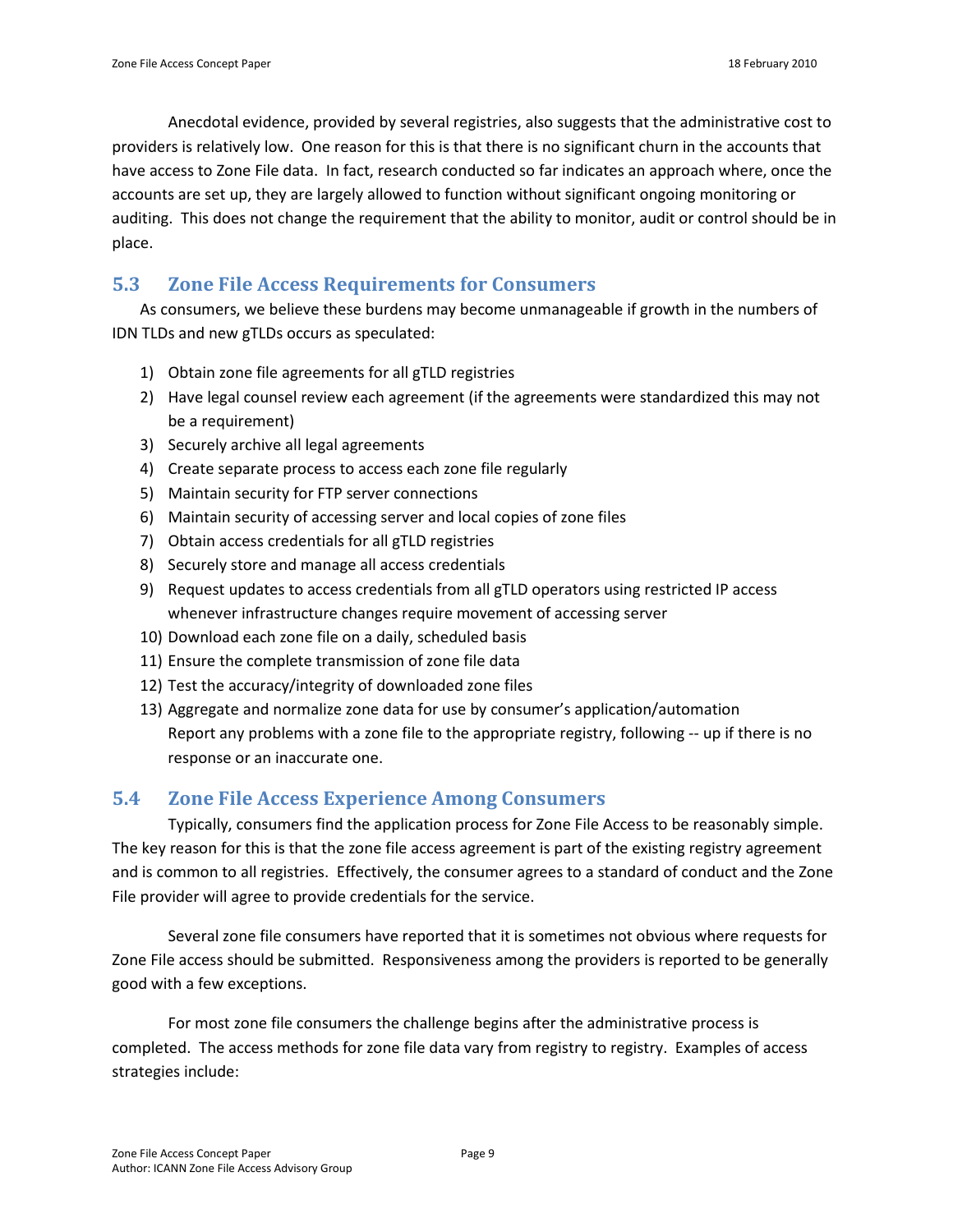- FTP Servers;
- Password protected web sites: and.
- AXFR access to a name server

Methods vary even within these three strategies; for example, in the case of FTP servers, consumers have found that how zone data is organized and whether they are compressed or encrypted varies from registry to registry.

### <span id="page-9-0"></span>**5.5 Zone File Access Operational Issues**

Beyond the individual challenges and experiences listed above, there are several issues that arise in the practical application of current zone file access for daily operations:

- 1) Risk of unauthorized access is higher than desirable.
	- a. Zone data and access credentials may be transmitted in the clear encryption via secure FTP, IPsec encryption or SSL connections is not common.
	- b. In most cases, password management is neither enabled on server platforms (e.g. aging out old passwords regularly, requiring strong passwords)
	- c. Monitoring of access to detect abuse is not uniform. Zone file consumers among the ZFA Advisory Group observe that it is possible to perform multiple downloads daily from certain registries.
	- d. Some registries use source IP verification to identify zone file consumers. The public IP space used by many zone file consumers is readily obtainable and IP spoofing is trivially easy to perform.
	- e. Certain registries do not restrict FTP access to specific source IP addresses at all, but rely on authentication alone to protect access to their zone file systems (i.e. FTP username/password logins only with no other measures for verification of identity).
	- f. Other security measures DDoS protection, protection against protocol specific attacks, traffic and log analysis – are not uniformly present across all registries.
- 2) Costs are significant for a non-essential, uncompensated registry function.
	- a. Registries must provide zone file access for free, yet the systems and network infrastructure to properly provide this service are non-trivial. This is especially the case for the largest registries.
	- b. Customer care and problem resolution are recurring costs for registries. Breakdowns of the individual transmission systems and corruptions of FTP files are not uncommon. Further, no standard/metrics for availability or performance are specified, which leads to disparities in up time, mean times to restore, etc. and expectations around those activities. While the service is free, zone file consumers are dependent on the availability of the data. Thus, when issues inevitably arise, complaints from zone file consumers will impact customer service operations of a registry in unpredictable ways, and in some cases, significantly.
- 3) Infrastructure change management is difficult for both parties.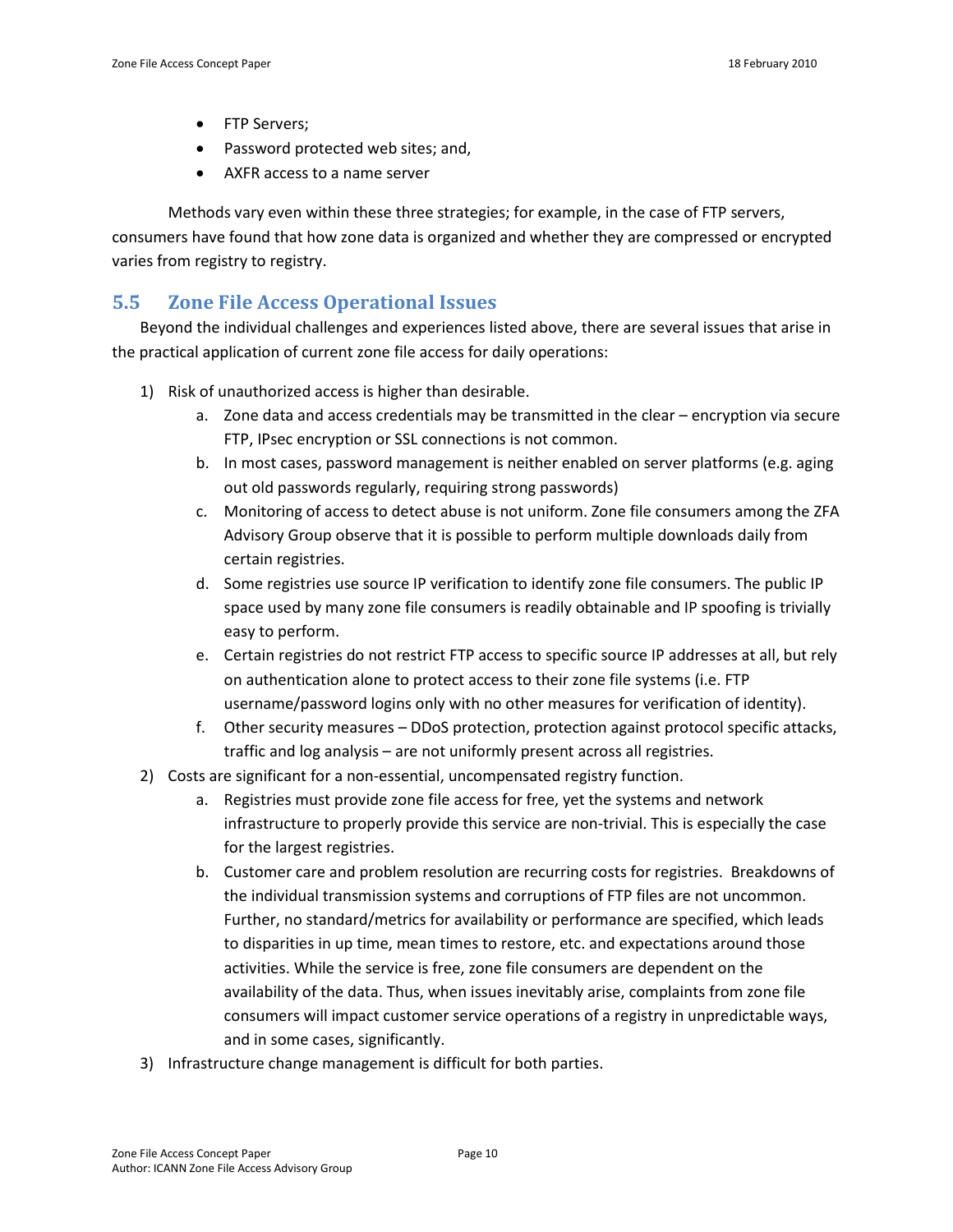- a. Access requirements and IP restrictions to download data are not uniform. Security measures vary. Some registries restrict IPs and monitor login attempts closely. Others employ different measures. Consumers must account for each nuance in security measures and be able to respond quickly to policy changes a registry may introduce to ensure access is not lost. Similarly, registries must provide timely updates and full change management to all data consumers for any changes in access arrangement, security measures, or other operating procedures.
- b. Any change in the consumer's network infrastructure that affects zone file access, i.e., a renumbering of the IP addresses of the consumer's hosts that access zone files, requires an update to be sent to all gTLDs that restrict access by IP address. These changes have to be managed across all processes pulling zone files carefully to ensure access is not lost.
- c. gTLD registries must notify hundreds of consumers any time they need to make changes to IP addresses or other access procedures. From the purview of consumers, this seems to be such a serious burden that certain registries have avoided upgrading infrastructure to support improvements and efficiencies. This is most apparent in the non-migration of obtained registries by the receiving registries to a common platform for zone updates.
- 4) No standards or metrics for availability or performance are specified in registry agreements. ZFA Advisory Group members indicate that they observe disparities in availability, mean times to restore, mean time between service outages, etc. Registries have different expectations regarding their responsibilities with respect to these measures of service level and performance.

## <span id="page-10-0"></span>**6.0 IMPLICATIONS OF gTLD EXPANSION ON ZONE FILE ACCESS**

Currently ICANN is in the process of opening up a much larger namespace to a wider variety of registry operators. Estimates of new gTLD's typically predict several hundred new "dots". The addition of hundreds of new registries with a wide variety of business models creates numerous scaling issues and costs for data consumers.

- 1) Potentially hundreds of contracts to review, sign, and securely archive.
- 2) Potentially hundreds of new data retrieval processes to create and maintain accessing hundreds of files around the Internet.
- 3) Increasingly complex systems needed to manage the dispersed data sources and access capabilities and respond to the inevitable increase in break-downs disparate data systems will have.
- 4) More complex problem resolution processes to manage the trouble resolution across the larger number of zone file access providers.
- 5) Change management will be a highly intensive operation requiring creating and managing hundreds of requests.
- 6) A preliminary cost model developed by the Advisory Group shows that costs to create and maintain the systems necessary to get full coverage of gTLD zones could increase from thousands of dollars to 2 orders of magnitude higher.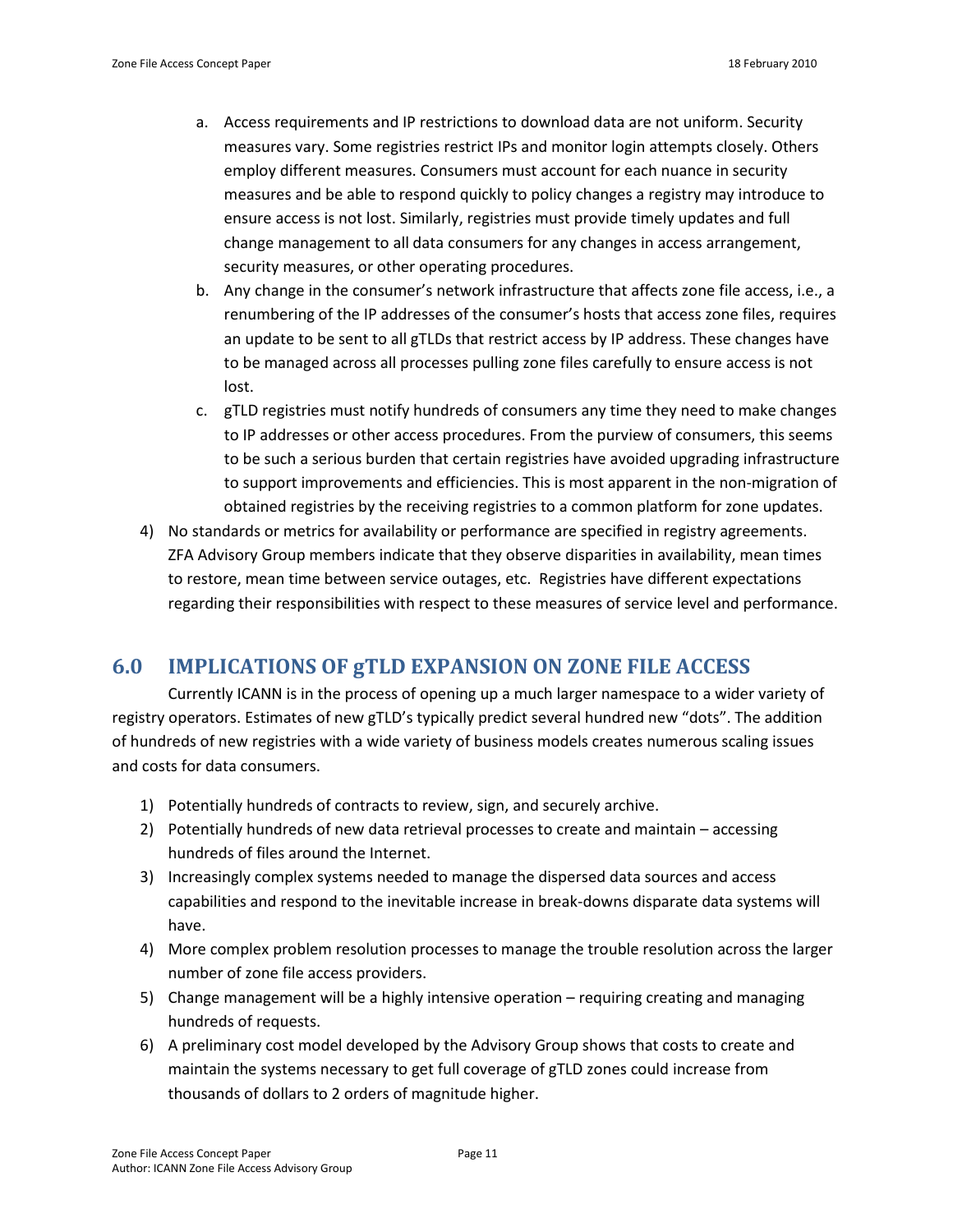Each new gTLD operator will have to go through considerable expense to set-up their own capabilities, legal, operational, and systems, in order to support the same infrastructures already in-place for existing gTLDs. In order to properly maintain all the requirements to support the new zone file users, costs could be considerable for a new registry. Absent any standards or conventions or common supplies (outsourcing agent), some new gTLD operators will emulate existing gTLD practices but other will likely set their own, resulting in even more diversity for zone file consumers to accommodate.

Existing gTLD operators may have to expand their infrastructure to accommodate more data (resulting from the adoption of DNSSEC) and additional zone file consumers (it is only reasonable to assume that expansion of the TLD name space will attract more research, speculation, analysis, and security services as well as more interest from governments and law enforcement). If outsourced to an existing provider, some significant cost savings could be realized by re-utilizing standing systems. However this strategy hasn't been seen in prior gTLD expansions or consolidations, as separate infrastructures and legal agreements are typically maintained. Further, for such operators, there are still unavoidable costs and complexities needed to support differing access levels, as zone file access customer bases are not identical across gTLDs.

The Zone File Access Advisory Group believes that new models for ZFA should be explored. Such models should ensure continued, consistent access for consumers of the data while preserving registries' right to monitor and, where necessary, control that access. Moreover, the new models should seek to remain as close as possible to the current costs of access for consumers and costs of service to the providers.

# <span id="page-11-0"></span>**7.0 ALTERNATIVE MODELS FOR gTLD ZONE FILE ACCESS**

Four alternative models for gTLD Zone File access are presented. The goal is to find a solution that meets both provider and consumer requirements in an environment where the number of gTLDs is significantly expanded. Briefly, the four alternative models are:

- Enhanced Bi-lateral model;
- Repository model;
- Proxy model; and,
- Clearinghouse model.

### <span id="page-11-1"></span>**7.1 Understanding the Four Alternative Models**

During the course of its work, the Advisory Group identified two approaches to enhancing Zone File access: 1) improve the existing Bi-lateral arrangement so that it more effectively meets the needs of consumers and providers while scaling adequately to meet the demands of a large number of new gTLDs; or, 2) using a third party to facilitate the interactions between consumers and providers.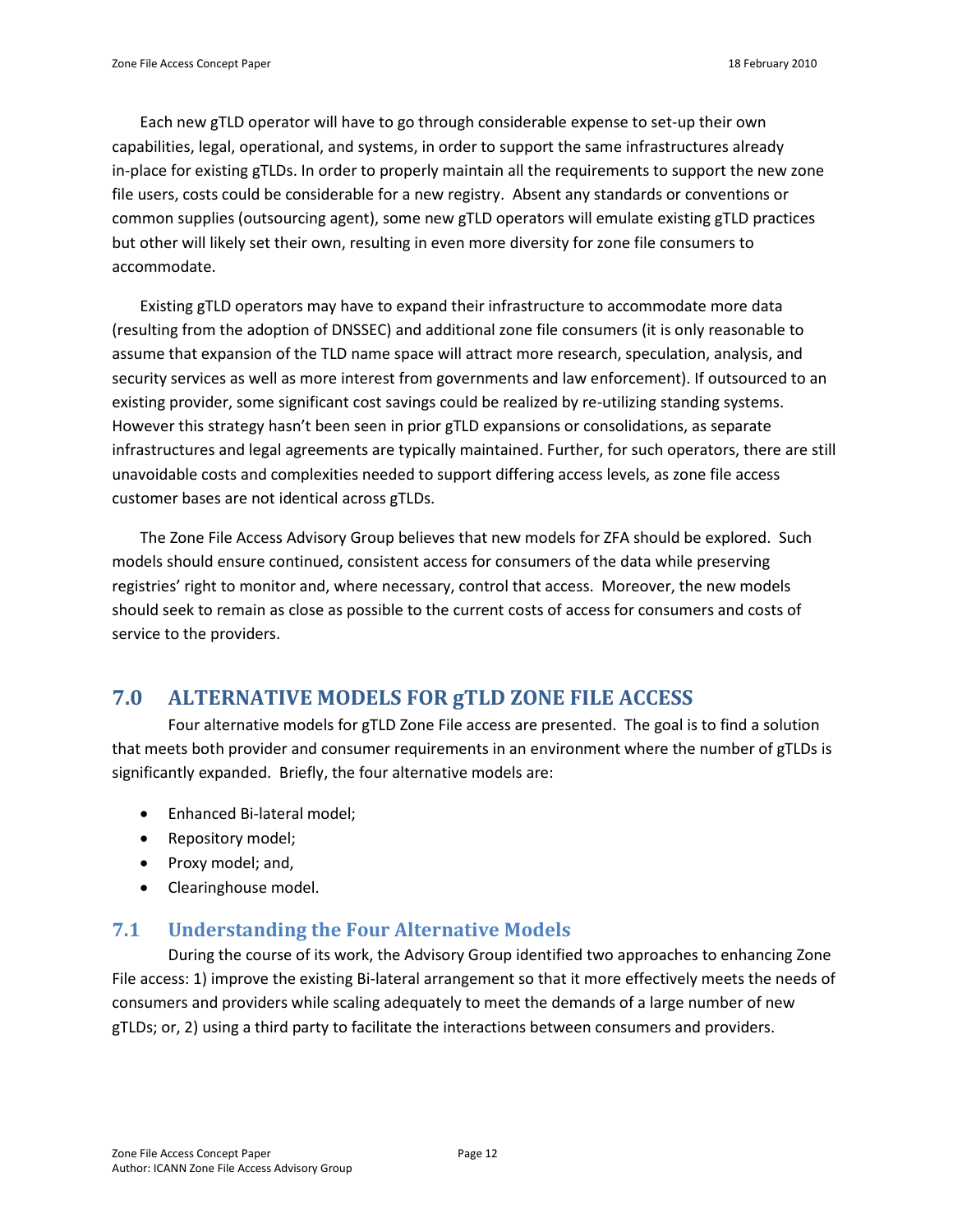### <span id="page-12-0"></span>**7.1.1 The Enhanced Bi-lateral Model**

The intent of the Enhanced Bi-lateral model is to take the approach of the existing system of bilateral registry-consumer agreements and evolve it addressing its main drawbacks such as inconsistency and inefficiency of subscription and data delivery methods.

Existing gTLD registries are already using identical zone file access agreements; however the process of entering into such agreement, content delivery protocol, frequency of data updates and methods of customer support currently varies from registry to registry.

In the Enhanced Bi-lateral model it is suggested that the essential elements of relationships between registries and consumers become standardized. This can help mitigate scaling problems. For professional data consumers addition of new registries as data suppliers will only involve invocation of well documented and easily programmable procedures.

The following processes and protocols can be part of the standardization effort:

- process of applying for zone file access
- submission of zone file access agreement
- data transmission protocol
- path and naming conventions for the zone file
- timing of zone file updates
- procedures for customer support
- security-related procedures (such as changing access passwords)
- change management procedures (such as registry moving the file server
- to a new address)

Besides, certain technical inefficiencies may also be addressed within the framework of existing bilateral system. A variety of new technologies for data access and delivery have emerged over the last years. These technologies may provide more efficient and secure methods for user authentication, managing access credentials and data delivery.

During the work of the Advisory Group there were preliminary discussions concerning certain technical solutions that can possibly be used to improve zone file access procedures, however more expert analysis is required in this direction to examine the suitability of specific technologies.

Solutions suggested in this chapter can also be applied in combination with other improvements of the zone file access system such as the Clearinghouse model described below.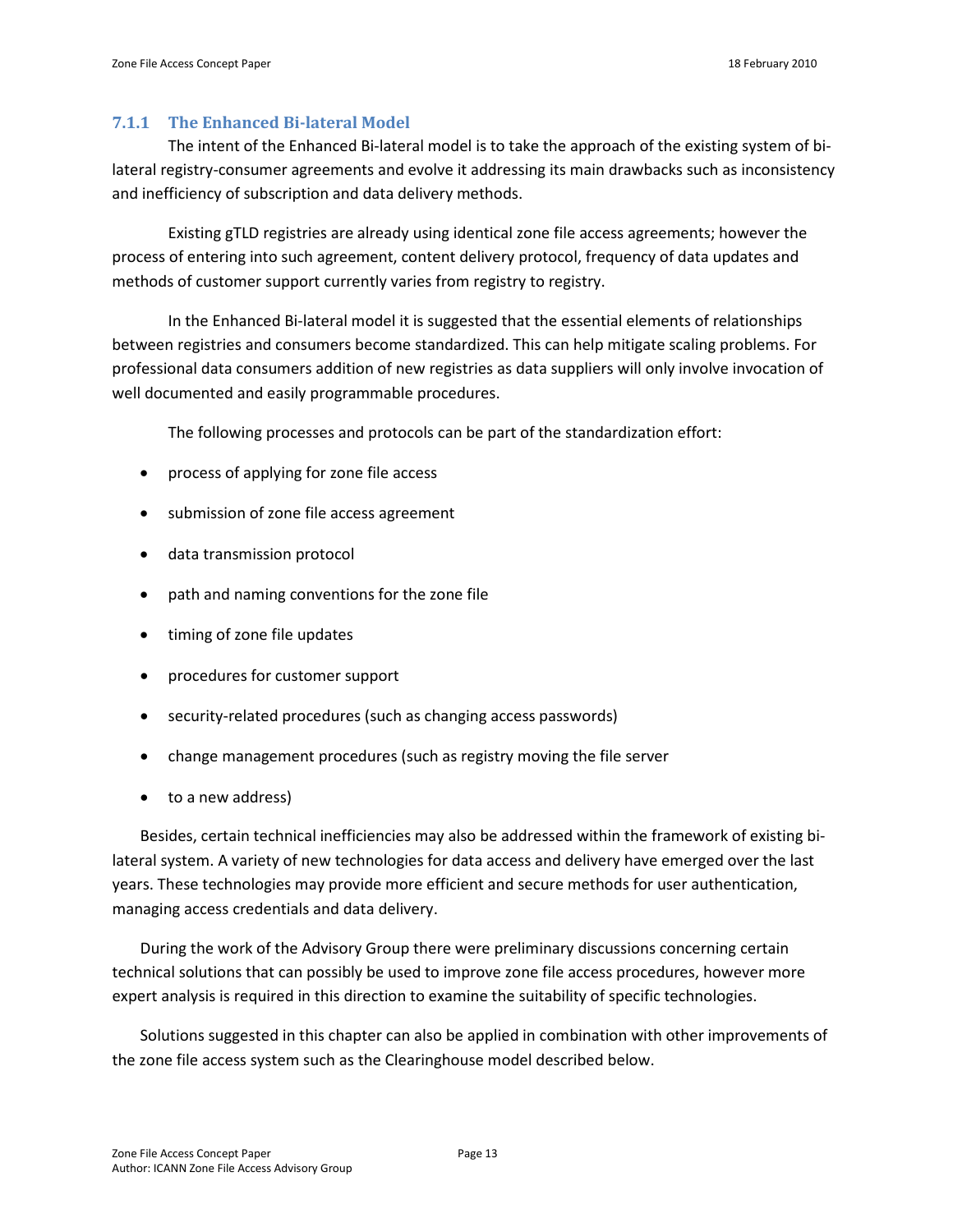### <span id="page-13-0"></span>**7.1.2 Third Party Approaches (Repository, Proxy and Clearinghouse)**

Another possible solution is a single platform for all zone file transfer management combined with a managed access agreement structure. In this plan, a designated, vetted, and trusted third party operator would handle all aspects of TLD zone file access, from enrollment to standard operations and updates. As a result, the current requirement imposed on gTLD registries to provide free access to individual data consumers may be removed. Such an entity could reduce operational cost and burdens pointed out above for gTLD operators, while dramatically improving the picture facing data consumers staring at the possibility of creating and operating hundreds of data connection pipes and processing the requisite legal agreements to do so.

The Advisory Group had significant discussions around the concept that this entity should be a contracted, neutral 3<sup>rd</sup>-party trusted data provider. The Advisory Group expects that discussions surrounding exactly what criteria should be in place for deciding who qualifies as a neutral  $3^{rd}$ -party provider will continue. Precedent exists in the area with the registrar data escrow program already inplace to protect registrants in cases of registrar failure. A networking, security, data center or other managed services provider with high security data management practices, that routinely deals with providing restricted, contracted access to data sources, and no conflict of interest, is likely eligible. Extra care should be taken to avoid conflict of interest between the ZFAPP activities and affiliations of the party that provides such services.

For those models where a single entity is selected or created to consolidate all aspects of zone file data access by third parties, that entity is referred to as the *Zone File Access Program Provider* (ZFAPP). This entity would enter into agreements with all parties – registry operators and data consumers – and acts as the single contracting authority for both sides. The ZFAPP would also act as the data collection and/or distribution point, and provides end–-user support to data subscribers.

In short, the ZFAPP acts as the intermediary between the domain registries and zone file consumers for all things related to zone file access. Multiple data access models are possible under the ZFAPP.

*THE REPOSITORY MODEL* -- In this model the ZFAPP would collect zone data files regularly from the registry operators, verify them, and publish them (possibly via a variety of transport technologies) via a single, secure platform for data subscribers. In this model, high performance, high security, data validation, and potentially additional services could be offered with consolidation of actual data files at the ZFAPP.

For example, the ZFAPP could offer "data normalization" (e.g. deliver all zones using a specific compression technique or file format) or it might provide resource record filtering capabilities for data consumers who might have no use for (e.g. DNSSEC resource records) and would benefit from the ability to indicate that such records be filtered from the zone data they gather from the ZFAPP.

**THE PROXY MODEL** -- In this model, the ZFAPP operates something like an SSL VPN application proxy used by organizations to protect intranets and extranets. The ZFAPP provides a single secure access point for zone file consumers., The ZFAPP authenticates zone file consumers, accepts requests for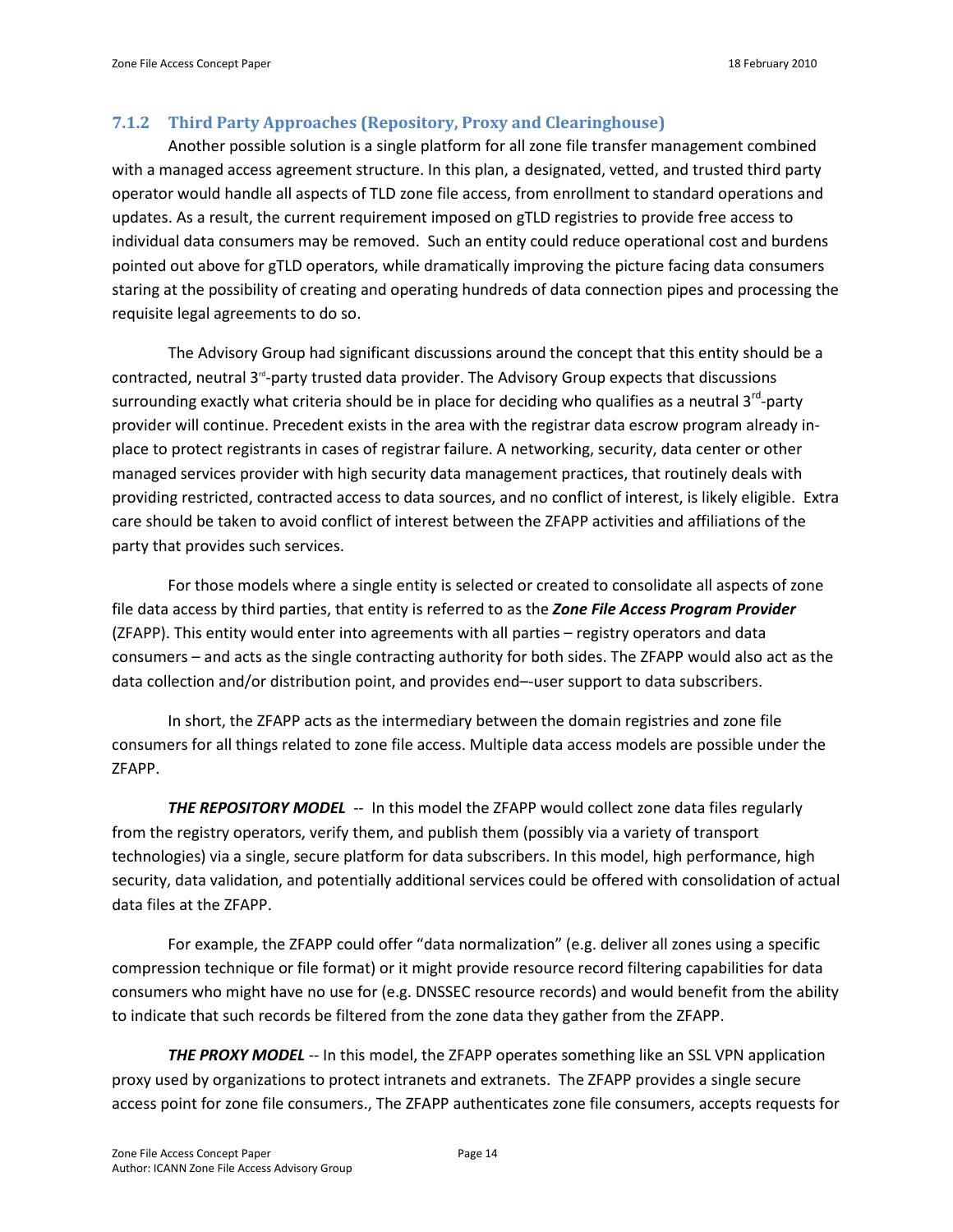zone data from a registry, verifies the consumer is authorized to access the indicated registry's zone, and then proxies the request and subsequent data connections back to the designated registry. This model is distinguished from the repository model with respect to "zone data at rest." In particular, the registry derives many of the same benefits (other than lower bandwidth and new services) but does not have to share its data with another "centralized" party.

In this approach, the ZFAPP does not store zone files locally but requests these from the registry operator as consumer requests arrive. Concurrency issues between registry operator and ZFAPP "copies" of zone data may be reduced or eliminated at the expense of more frequent downloads from registry to ZFAPP (note that some form of caching at the ZFAPP might also be appropriate). Normalization might still be performed "on the fly" and filtering could still be offered.

*THE CLEARINGHOUSE MODEL* -- A third approach is to create a centralized point – ZFAPP - through which a consumer of Zone File data can apply for access to registry zone files. In this case, the ZFAPP maintains the account credentials (identities, passwords, IPs, etc.) and distributes it to all the registries, but registries still provide their own FTP servers to download the data. In this model, registries are relieved of most of the burden of manual account setup.

- <span id="page-14-0"></span>**7.1.3 Registry operations/relationships with the ZFAPP – Repository and Proxy Models** Registry relationship and operations with the ZFAPP:
	- 1. An entity is chosen to be the ZFAPP through a RFP-contracting process.
	- 2. The ZFAPP enters into contracts with all gTLD registries to manage the zone—- file access program on their behalf to data consumers.
	- 3. Each data consumer signs a contract with the ZFAPP, designating which zone files they wish to access.
	- 4. The ZFAPP maintains and updates all contracts as necessary to reflect changing requirements and contracted parties.
	- 5. The ZFAPP creates a highly secure data services operation to host the zone files for the registries and establishes secure channels for gTLD operators so that it can upload zone files to the central repository on a daily basis[repository model]. –OR–- The ZFAPP creates a highly secure data proxy system to allow secure back-end pass–-through connections to the registries for data file transfer through to the data consumer [proxy model].
	- 6. The gTLD registries and the ZFAPP monitor the integrity of the transmitted zone file to ensure it is accurate before releasing to the subscriber base.
	- 7. Problems reported by data consumers that point to issues with particular zone file data are confirmed by the ZFAPP and transmitted back to the relevant gTLD operator for resolution.
- <span id="page-14-1"></span>**7.1.4 Consumer operations /relationships with a ZFAPP -- Repository and Proxy Models** Data client relationship and operations with the ZFAPP:
- 1. A universal contract is created for use by data subscribers, including selection of the gTLDs the data client wishes to access.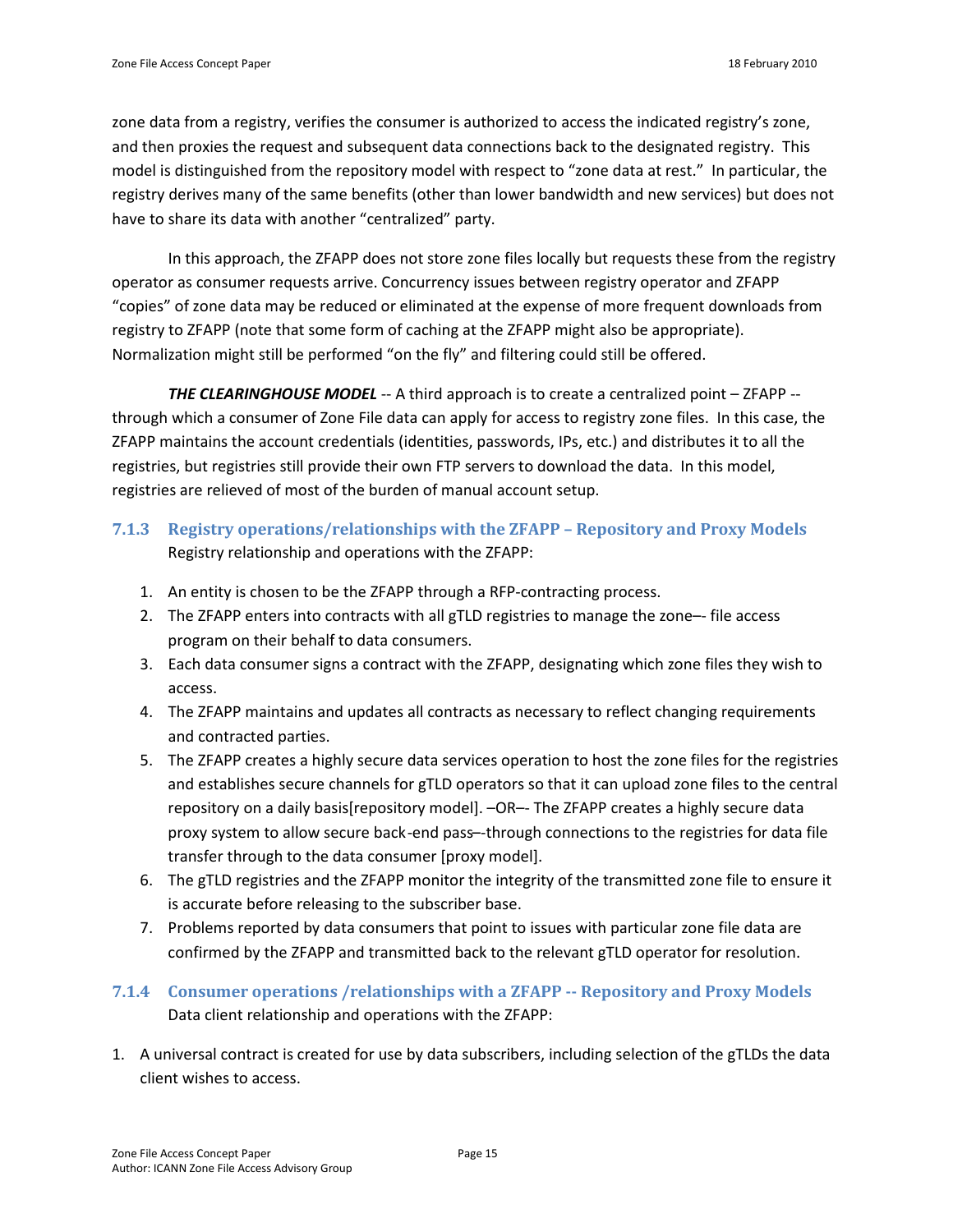- 2. ZFAPP, gTLD registries and consumers enter into contractual relationships. Such can be construed of bilateral or trilateral agreements that provide mechanisms for registries to monitor access to zone file and enforce the terms of the zone file access program.
- 3. The ZFAPP provides access credentials to data subscribers.
- 4. A methodology to maintain access credentials is provided by the ZFAPP.
- 5. The ZFAPP maintains a secure, transaction limited access methodology for the data subscribers to obtain their contracted zone files.
- 6. The ZFAPP provides methodologies to ensure the integrity of the data transmission and allow for updates/corrections if there is a problem.
- 7. The ZFAPP maintains a service center to assist data clients with problem resolution.
- 8. The ZFAPP watches for abusive behavior and is authorized to suspend access for clients found to be abusing the system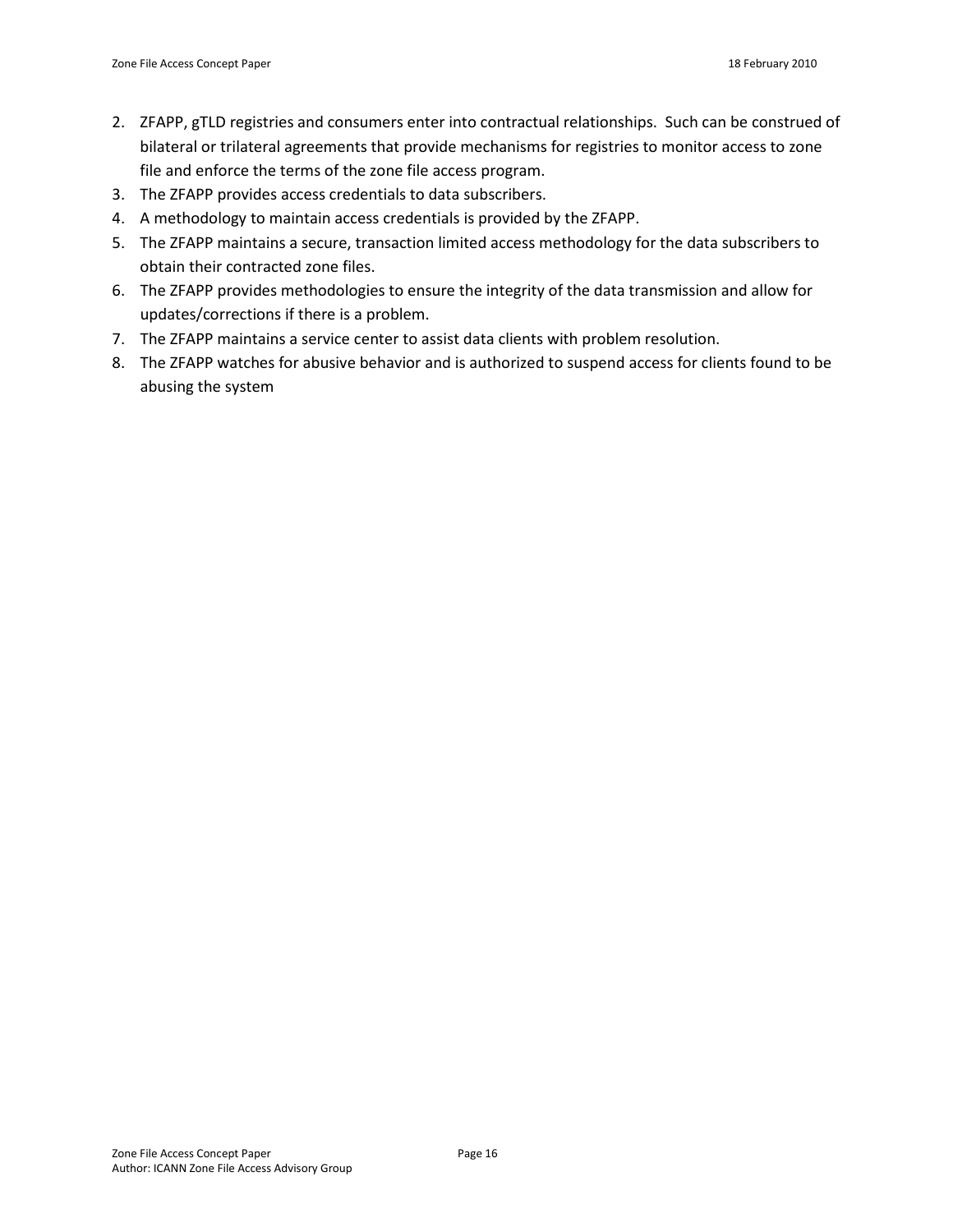# **7.2 ZFA Model Comparison**

<span id="page-16-0"></span>

| <b>Issue</b>                                                                                                                                                   | <b>Current ZFA Practice</b>                         | <b>Enhanced Bi-Lateral</b>                                                                       | <b>ZFAPP</b><br>Clearinghouse                | <b>ZFAPP Repository</b>                                                                                                                 | <b>ZFAPP Proxy</b>                                                                                                                                                                                                      |
|----------------------------------------------------------------------------------------------------------------------------------------------------------------|-----------------------------------------------------|--------------------------------------------------------------------------------------------------|----------------------------------------------|-----------------------------------------------------------------------------------------------------------------------------------------|-------------------------------------------------------------------------------------------------------------------------------------------------------------------------------------------------------------------------|
| <b>ZFA Agreement</b><br>- Creation and<br>maintenance<br>- distribution, review<br>countersign<br>- secure archival of<br>agreements<br>- change<br>management |                                                     | Separate agreement for each registry                                                             |                                              | Universal agreement (possible to add registry specific clauses for unique<br>requirements)                                              |                                                                                                                                                                                                                         |
| <b>Zone File</b><br><b>Distribution</b>                                                                                                                        | Registry transfers zone files to "n" consumers      |                                                                                                  |                                              | Registry transfers zone<br>files to ZFAPP                                                                                               | Registry transfers zone<br>files to ZFAPP and<br><b>ZFAPP</b> transfers zones<br>in real time to consumer                                                                                                               |
| <b>Zone File Hosting</b>                                                                                                                                       |                                                     | Registry hosts zone files                                                                        |                                              | <b>ZFAPP</b> maintains local<br>copies of zone files                                                                                    | <b>ZFAPP</b> proxies<br>connection requests to<br>registry; only registry<br>hosts zone files                                                                                                                           |
| <b>FTP Server</b><br><b>Operations</b>                                                                                                                         |                                                     |                                                                                                  |                                              |                                                                                                                                         |                                                                                                                                                                                                                         |
| - redundancy &<br>availability<br>- performance metrics<br>(e.g. SLAs)<br>- bandwidth,<br>connection speeds                                                    | Each registry handles<br>operations directly        | Each registry handles<br>operations directly;<br>common standard for<br>protocol and file naming | Each registry handles<br>operations directly |                                                                                                                                         | FTP service must satisfy SLAs established for<br>ZFAPP. All consumer contracted zones<br>downloaded via a single service point (one<br>address/netblock); registries have "one" customer.                               |
| - new data transfer<br>strategies                                                                                                                              | Each registry could adopt new methods independently |                                                                                                  |                                              | ZFAPP can<br>assess/introduce high<br>performance data<br>transfer alternatives<br>without change to<br>existing registry<br>operations | ZFAPP can assess/introduce<br>high performance data transfer<br>alternatives without change to<br>existing registry operations<br>(however, "registry facing<br>improvements require changes<br>to registry operations) |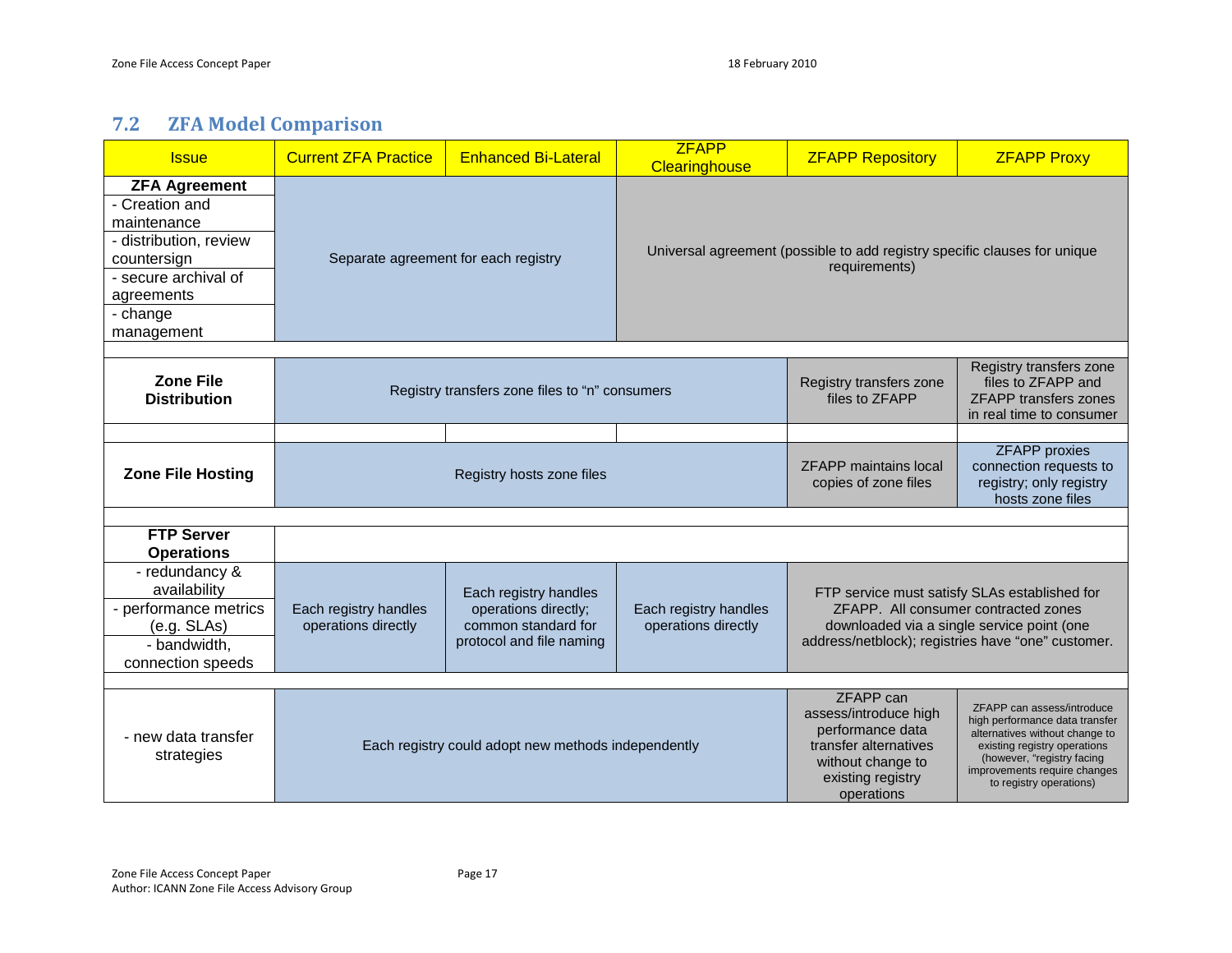| <b>Issue</b>                                                                                                                                                                                                                                                                                                                            | <b>Current ZFA Practice</b>                    | <b>Enhanced Bi-lateral</b> | <b>ZFAPP</b><br><b>Clearinghouse</b>                                                                                  | <b>ZFAPP Repository</b>                                                                                                                                                                           | <b>ZFAPP Proxy</b>                                                                                                                                                         |
|-----------------------------------------------------------------------------------------------------------------------------------------------------------------------------------------------------------------------------------------------------------------------------------------------------------------------------------------|------------------------------------------------|----------------------------|-----------------------------------------------------------------------------------------------------------------------|---------------------------------------------------------------------------------------------------------------------------------------------------------------------------------------------------|----------------------------------------------------------------------------------------------------------------------------------------------------------------------------|
| <b>Server and Access</b><br><b>Security</b><br>- hardening of public<br>facing systems<br>- monitoring and<br>problem resolution<br>- credential creation,<br>recovery and reset<br>- auditing of customer<br>access<br>- abuse monitoring<br>and reporting<br>- access and origin<br>controls<br>- firewall, IDS, DoS<br>defense, etc. | Each registry handles these processes directly |                            | Hybrid Approach -<br><b>ZFAPP handles some</b><br>security processes;<br>registry handles other<br>processes directly | Uniform security, ZFAPP contracted to meet<br>security best practices, registries only need to<br>permit access from ZFAPP. ZFAPP enforces<br>uniform abuse policy across all zone file accesses. |                                                                                                                                                                            |
| <b>Helpdesk and</b><br><b>Customer Care</b>                                                                                                                                                                                                                                                                                             |                                                | Varies across registries   | Hybrid Approach -<br>ZFAPP handles some<br>helpdesk processes;<br>registry handles other<br>processes directly        |                                                                                                                                                                                                   | Must satisfy ZFAPP SLA for accessibility,<br>availability, responsiveness. Single PoC for<br>consumers to resolve difficulties, service outage.<br>ZFAPP resolves back-end |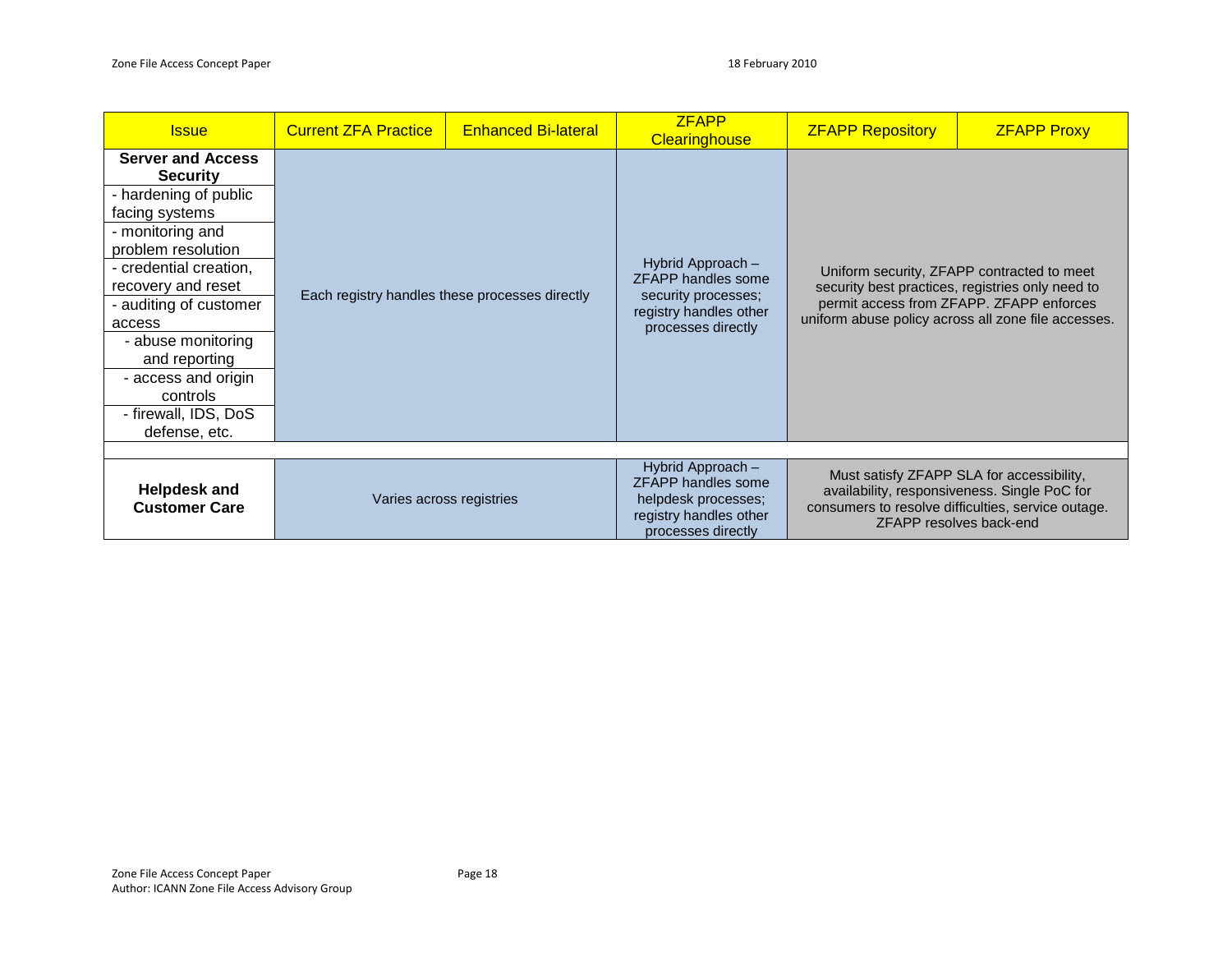# **7.3 Four ZFA Models: Advantages and Disadvantages**

<span id="page-18-0"></span>

| <b>Issue</b>         | <b>Current ZFA Practice</b>                                                                                                                                                                                                                                           | <b>Enhanced Bi-lateral</b>                                                                                                               | <b>ZFAPP</b><br><b>Clearinghouse</b>                                                                                                                                                                                                                                                                                                                                                                                                                                                     | <b>ZFAPP Repository</b>                                                                                                                                                                                                                                                                                                                                                                                                                                                                                                                                                      | <b>ZFAPP Proxy</b>                                                                                                                                                                                                                                                                                                                                                                                                                                    |
|----------------------|-----------------------------------------------------------------------------------------------------------------------------------------------------------------------------------------------------------------------------------------------------------------------|------------------------------------------------------------------------------------------------------------------------------------------|------------------------------------------------------------------------------------------------------------------------------------------------------------------------------------------------------------------------------------------------------------------------------------------------------------------------------------------------------------------------------------------------------------------------------------------------------------------------------------------|------------------------------------------------------------------------------------------------------------------------------------------------------------------------------------------------------------------------------------------------------------------------------------------------------------------------------------------------------------------------------------------------------------------------------------------------------------------------------------------------------------------------------------------------------------------------------|-------------------------------------------------------------------------------------------------------------------------------------------------------------------------------------------------------------------------------------------------------------------------------------------------------------------------------------------------------------------------------------------------------------------------------------------------------|
| <b>Advantages</b>    | § Current systems in place                                                                                                                                                                                                                                            | § Consistent access<br>methodology<br>§ Potential improvements in<br>transport and delivery                                              | § Scale handled by a single<br>point of contact<br>§ Potential improvements in<br>transport and delivery<br>§ Single account administration<br>§ Registry retains control of<br>transport/delivery<br>§ Administrative/Legal "One<br>stop shop" for consumers of<br>ZFA data<br>§ Registry retains right to<br>enforce/terminate zone file<br>agreements<br>§ Lower costs to consumer and<br>provider of zone file data<br>§ Normalization or filtering of<br>the data could be provided | § Scale handled by a single<br>point of contact<br>§ Potential improvements in<br>transport and delivery<br>§ "One stop shop" for<br>consumers of ZFA data<br>§ Ability to track/audit users<br>over multiple zones (anti-<br>abuse)<br>§ Lower costs to consumers<br>and providers of ZFA data<br>§ Registry retains right to<br>enforce/terminate zone file<br>agreements<br>§ Lower costs to consumer and<br>provider of zone file data<br>§ Normalization or filtering of<br>the data could be provided<br>§ Reduces bandwidth<br>requirements for registry<br>operators | § Scale handled by a single<br>point of contact<br>§ Potential improvements in<br>transport and delivery<br>§ Registry retains control of<br>transport/delivery<br>§ Administrative/Legal "One<br>stop shop" for consumers of<br>ZFA data<br>§ Registry retains right to<br>enforce/terminate zone file<br>agreements<br>§ Lower costs to consumer and<br>provider of zone file data<br>§ Normalization or filtering of<br>the data could be provided |
| <b>Disadvantages</b> | § Does not scale with the<br>introduction of large number of<br><b>TLDs</b><br>§ Widely varying access<br>methodologies<br>§ Inconsistent security<br>approaches<br>§ Multiple legal/admin points of<br>contact<br>§ Higher costs for both<br>providers and consumers | § Scaling problem not solved<br>for introduction of large number<br>of TLDs<br>§ Cost model does not change<br>from current ZFA practice | § Need for re-examination and<br>amendment of Zone File<br><b>Access Agreementt?</b>                                                                                                                                                                                                                                                                                                                                                                                                     | § Need for re-examination and<br>amendment of Zone File<br><b>Access Agreement?</b><br>§ ZFA Data latency                                                                                                                                                                                                                                                                                                                                                                                                                                                                    | § Need for re-examination and<br>amendment of Zone File<br><b>Access Agreement?</b>                                                                                                                                                                                                                                                                                                                                                                   |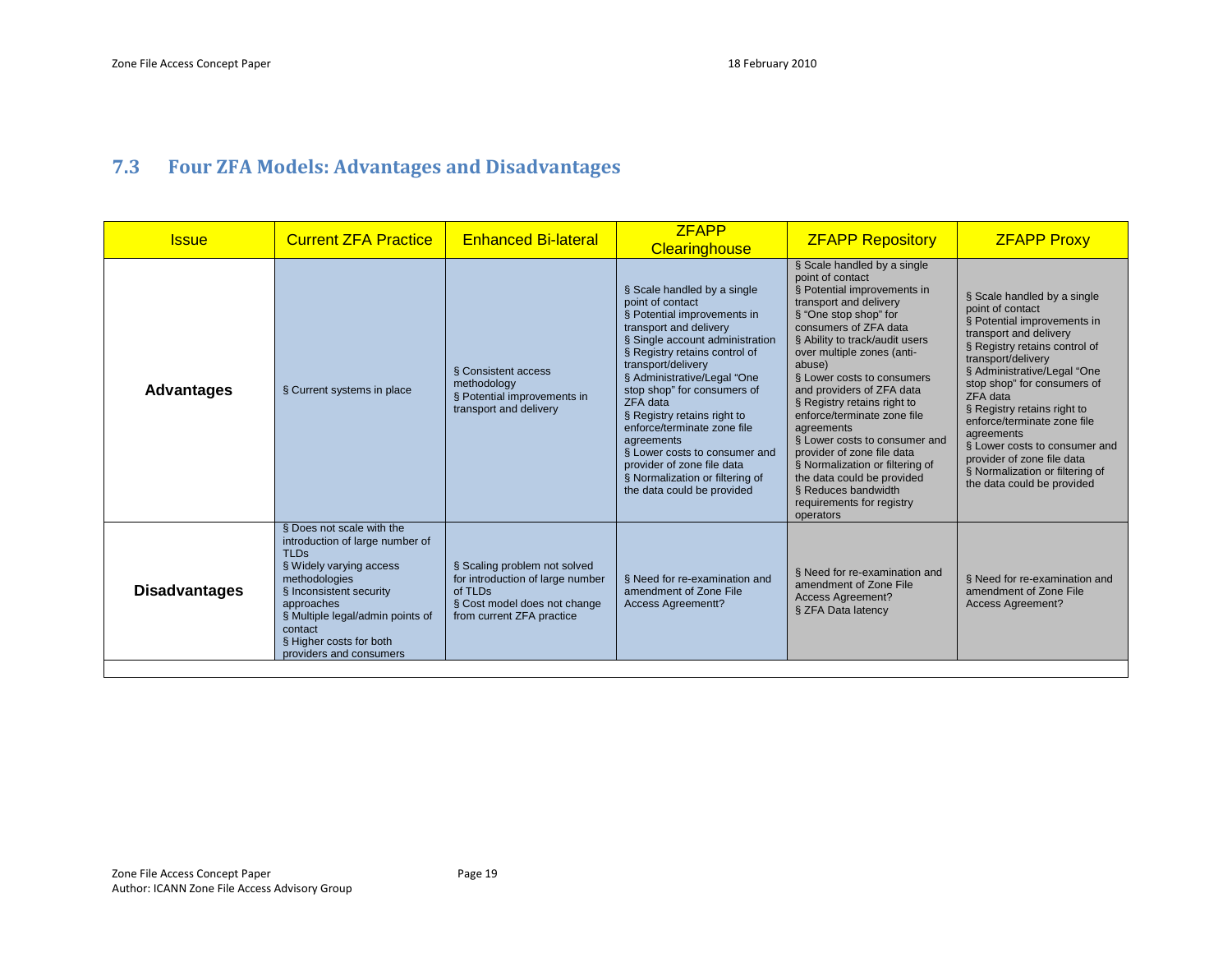### <span id="page-19-0"></span>**7.4 Cost Models for Alternative Zone File Access Strategies**

During its early work on ZFA, the Advisory Group recognized that modeling the cost of both provisioning and accessing the data would be essential. A small subgroup of the Advisory Group was convened to develop an initial model. Outreach was conducted to existing gTLD registries to understand provider costs and numerous data consumers in the group contributed to the development of the consumer cost model. The goals of the model were to better understand the economic implications of extending the current scheme of ZFA to larger numbers of gTLDs – and to compare that strategy to ZFAPP entity alternatives. Such a model is intended to understand these implications from both the perspective of providers and consumers of zone file data.

### The model (available at the ZFA Advisory Group's web page at:

[http://www.icann.org/en/topics/new-gtlds/zone-file-access-en.htm\)](http://www.icann.org/en/topics/new-gtlds/zone-file-access-en.htm) examines costs for all participants in both today's environment and in a projected scenario with the presences of a greatly expanded root zone. The principal conclusion from this analysis is that there are increased costs for both consumers and providers of ZFA in a root zone with a much larger number of gTLDs. In fact, compared to the current costs, and assuming costs are imposed on the consumer, consumers of zone file data would see a substantial increase in costs when they are faced with a significantly larger number of gTLDs. Another feature of the model is that it focuses on incremental costs only – it does not address startup costs related to bringing one a ZFA entity into operation.

It is important to note that the model is built on a set of assumptions. Part of the purpose of having a model in the first place is to test it under different sets of assumptions about the subscription model, the presence of DNSSEC and how the model is transported. The model can be downloaded and modified based on different reasoning for each of the underlying assumptions. The subgroup that created the model recognizes it as a first attempt to provide an economic analysis of the zone file access infrastructure. As a result, the early assumptions were conservative in nature. Some in the subgroup believe that the real costs, especially for consumers of zone file data, are much larger than specified here. Because of this, the subgroup is looking forward to further discussions in the Advisory Group about the model and its underlying parameters. Based on both Advisory Group and public comment, they expect to significantly refine the model.

In any event, the model shows that there is clear evidence that simply extending the current bilateral model for zone file access raises a serious set of economic concerns; especially for ZFA consumers.

## <span id="page-19-1"></span>**7.5 Funding Models for gTLD Zone File Access**

Funding for a ZFA provider/entity requires dealing with two sets of requirements: funding at startup and the cost of ongoing operations. Even though a particular model for ZFA provision is not selected, it is still possible to examine some of the options related to funding requirements.

### <span id="page-19-2"></span>**7.5.1 Funding Scenarios for ZFA Consumers**

There are three principal models for setting goals for consumer costs related to ZFA: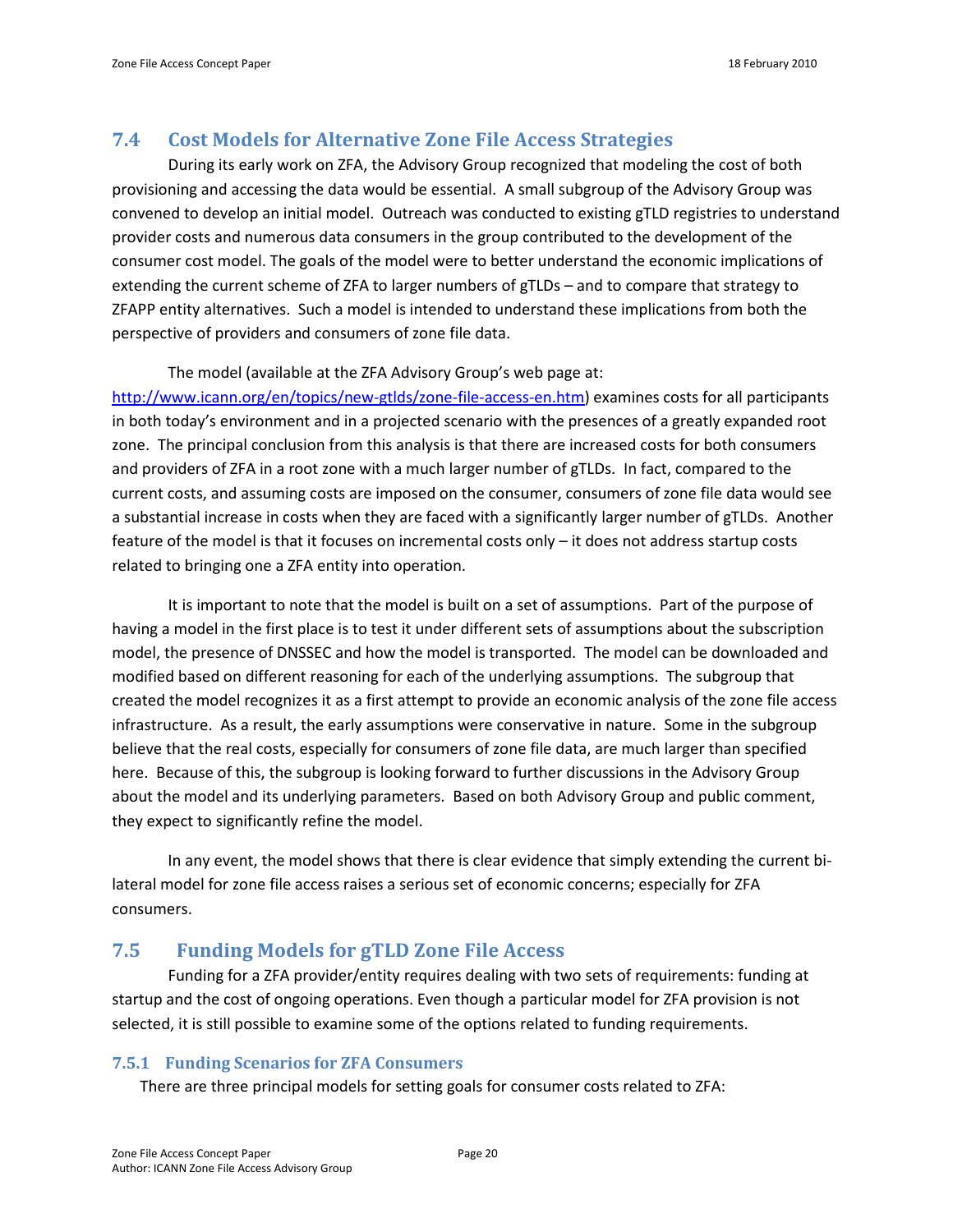- *No cost* this model maintains the existing regime of "free" access to all consumers of the ZFA data. It is recognized that the access is not actually free (there are administrative, maintenance, and infrastructure costs as an example), but no money passes between the provider and consumer of the data. This is consistent with the existing registry agreement and continues a long-held practice of providing zone file data to any consumer who requests it.
- *Low/No fee* the idea would be to provide tiered access to the data. Some consumers would be given access on a no cost model, but others would be charged as a way to develop revenue for the provision of the ZFAPP. What categories would be in place and how consumers would be assigned to those categories is an open question.
- *Market rate* this model would support a "market" based approach to pricing access to the zone file data.

In the event that consumers were asked to pay for zone file access there are several business models for the payments:

- Consumers could be asked to pay a one-time fee (especially in the instance where the economic model showed that the largest cost is associated with initial provisioning of an account);
- Consumers could pay a fixed, annual fee as a mechanism for providing funding for ongoing operations; or,
- Consumers could pay a transactional fee associated with the individual downloads of the zone file data.

Clearly, other models and combinations are possible depending on the goal that was established for the funding.

### <span id="page-20-0"></span>**7.5.2 Funding Scenarios for ZFA Providers**

Two alternative goals for providers of ZFA data are possible: either a new strategy for ZFA provisioning should result in no increase in costs to providers or the new strategy should result in lower costs to providers. Each of the models has varying potential for changing the cost model for providers. In an optimal model, the costs to the provider may be lowered through consistency of access or centralized administration.

### <span id="page-20-1"></span>**7.5.3 ZFAPP Operational Model**

There are a wide variety of organizational models that could be used to set up a ZFAPP entity. Decisions about the operational model include whether or not the ZFAPP would be a for-profit or nonprofit entity, whether or not the ZFAPP could be part of a larger organization and whether or not the organization was strictly built around a cost-recovery model. In any case, careful thought must be given to the restrictions that are imposed on the operations of the ZFAPP. For instance, the ZFAPP might have to be contractually limited in what they can and cannot provide as a way to ensure that they do not compete with value-added services that are offered by other providers

There are also several possibilities for funding a ZFAPP. As an example, registry fees (that are lower as a result of the ZFAPP operation) could be used to fund the operations of the ZFAPP. Or, the consumers of the ZFAPP could fund the ongoing operations of the ZFAPP. Any funding model has to match the goals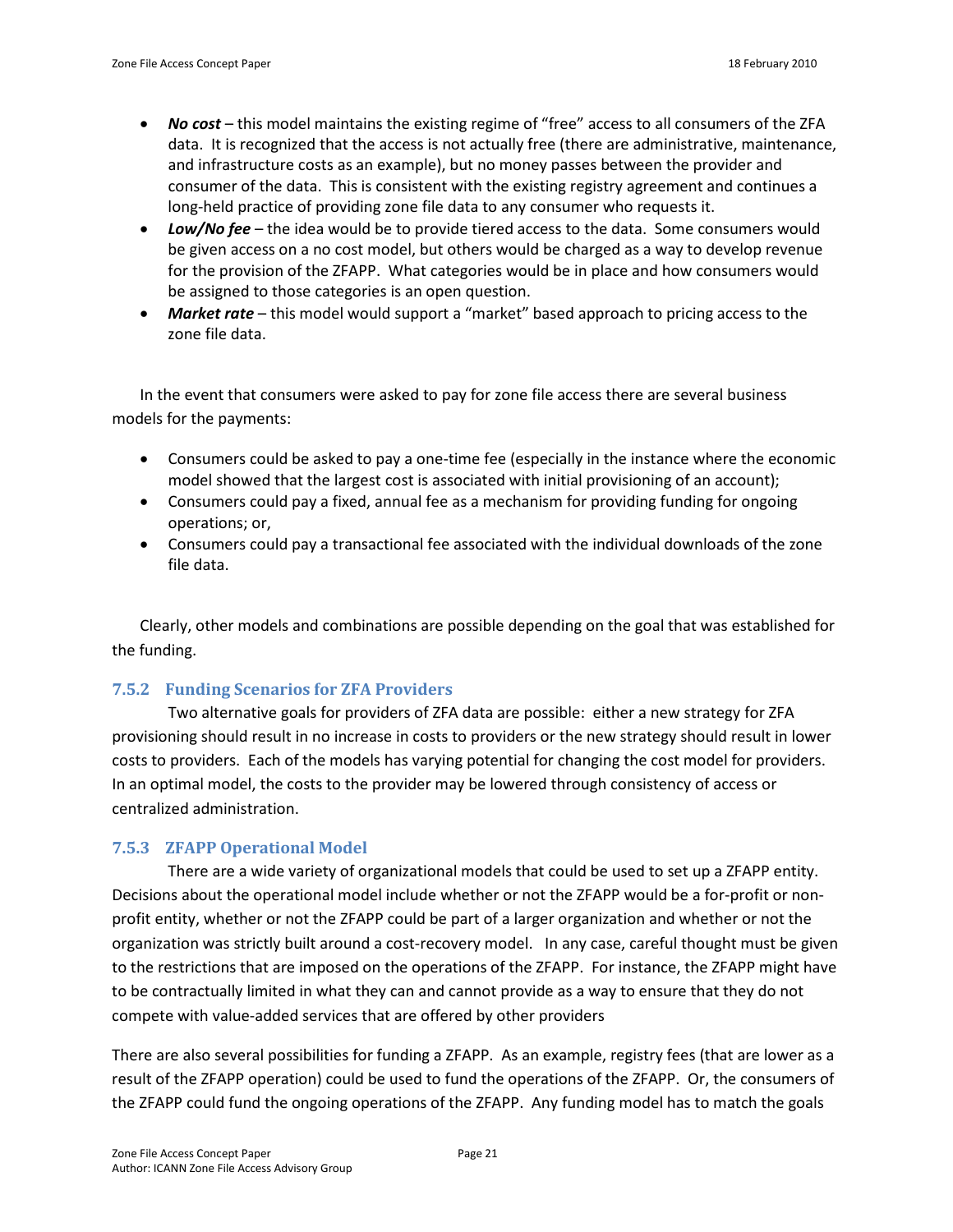for ZFA consumers and providers – some choices of funding goals will limit ZFAPP funding alternatives. In the model where revenue would be generated, it might be possible to compensate registries for work done to make zone files available. However, there are many open question about how that might be done (e.g. match compensation size to the size of the zone provided, set limits on compensation provided, or size compensation by how often the zone file was accessed).

### <span id="page-21-0"></span>**7.6 Issues Addressed in a Third Party ZFA System**

The goal of a ZFAPP system is to alleviate a number of issues for both gTLD registries and data consumers. The perceived benefits from the creation of such a provider are (a) reduced costs associated with systems and bandwidth capacities and (b) reduced demands on the time of support or systems personnel. The ZFAPP also has the potential to increase data accuracy, data usability and availability, enhance security, and lower liability exposures. These benefits are derived from a simplified, better– controlled dissemination of zone file data.

### <span id="page-21-1"></span>**7.6.1 gTLD Operator Benefits**

The benefits of a third party ZFA system to a gTLD operator might include the following:

- 1) Single legal agreement with ZFAPP.
	- a) Registries do not need to spend time or money on maintaining, updating, or archiving zone data consumer contracts for zone file access.
	- b) Registries do not need to worry about communicating changes and tracking acceptance if updates to the zone data consumer contract are needed.
- 2) Single, secure connection with the ZFAPP
	- a) Potential to reduce investments in multiple, high–-capacity lines or servers for simultaneous downloads to hundreds of subscribers [repository model].
	- b) Uniformly secured and auditable transmission of data.
	- c) A single contracted party assures that the integrity of distributed zone files on behalf of all registries [repository model].
	- d) Registries only have to deal with a single point of contact (ZFAPP) for zone file access related problems.
	- e) Trusted third party is responsible for change control, i.e., changes to data clients' changing network architecture that require updates to access control lists (ACL's).
	- f) Trusted third party manages data consumer credential creation or management for end-users.
	- g) Trusted third party buffers registry systems from attack. Registry operator is no longer exposed to attacks against zone file download systems.
- 3) ZFAPP handles zone file consumer support questions and problem resolution
- 4) ZFAPP polices data access and handles abuse issues
	- a) Registries benefit from  $3<sup>rd</sup>$  party monitoring for abuse and gaming of service.
	- b) Registry customer support and legal staff time is reduced.

### <span id="page-21-2"></span>**7.6.2 Zone File Consumer Benefits**

The benefits of a third party ZFA system to a zone file consumer may include the following: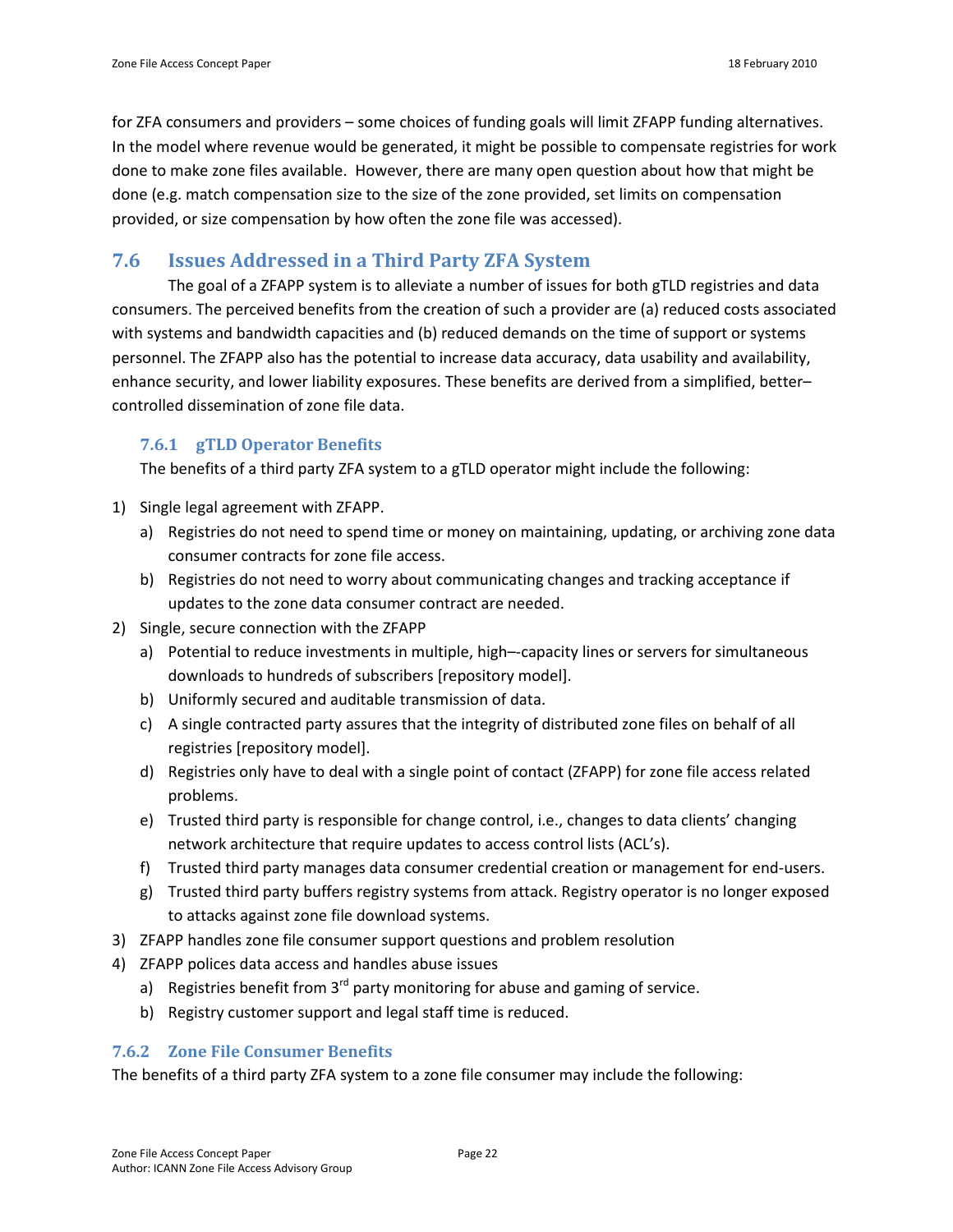- 1) Single legal agreement with ZFAPP.
	- a) One process to go through for obtaining access instead of potentially hundreds.
	- b) Zone file consumers do not need to spend time or money on maintaining, updating or archiving registry contracts for zone file access.
- 2) Single, secure connection with the ZFAPP
	- a) Zone file consumers do not need to support multiple servers, access methods, connection automation for downloads from hundreds of registries.
	- b) Zone file consumers deal with a single access control policy.
	- c) ZFAPP provides a single access method and framework for secure and auditable transmission of zone data.
	- d) ZFAPP assures that the distributed zone files are downloaded without error.
	- e) Problems resolution is directed to a single (ZFAPP) point of contact.
	- f) Changes to the zone file consumer's network architecture that affect zone file access are process for all registries through a single (ZFAPP) point of contact.
	- g) The ZFAPP can implement new forms of data transfer easily e.g. web services across all registries using a single platform for all services.
	- h) Zone file access account (identity) management is centralized and managed by ZFAPP.
	- i) Single (common) provider is better able to accommodate easy migration to higher security models (e.g. multi- -factor authentication) in the future.
- 3) ZFAPP acts as the registry operators' outsourced agent on operational issues
	- a) ZFAPP assures the availability of the latest zone file via its direct relationship with the registries.
		- i) ZFAPP manages access, accuracy and concurrency and is thus positioned to detect and correct problems before the data client even knows they occurred.
		- ii) Zone data consumer does not have to chase down problems with individual registries.
	- b) ZFAPP handles support questions and access problems for all registry files
		- i) Single point of contact available 24/7 (or higher than most today)
	- c) Service level agreements with ZFAPP can assure that issues are dealt with quickly (defined by metric) since an error in one file will affect many, allowing the ZFAPP to act with registry with authority.

## <span id="page-22-0"></span>**8.0 NO EFFECT ON ENHANCED REGISTRY SERVICES**

No change is required for registry--specific services like access to "rapid" zone updates, "who was" services, or other enhanced data services gTLD registries currently offer or contemplate. This proposal is targeted solely at the required daily zone file download. Other services offered by registries would continue to be handled directly by them. Such services may well benefit from resources being freed up from supporting the daily zone access.

# <span id="page-22-1"></span>**9.0 POTENTIAL FOR ENHANCED DATA SERVICES**

Providing better access may increase the number of data subscribers for daily updates. Exposure to that data may well make it easier for innovative registry operators to provide enhanced services to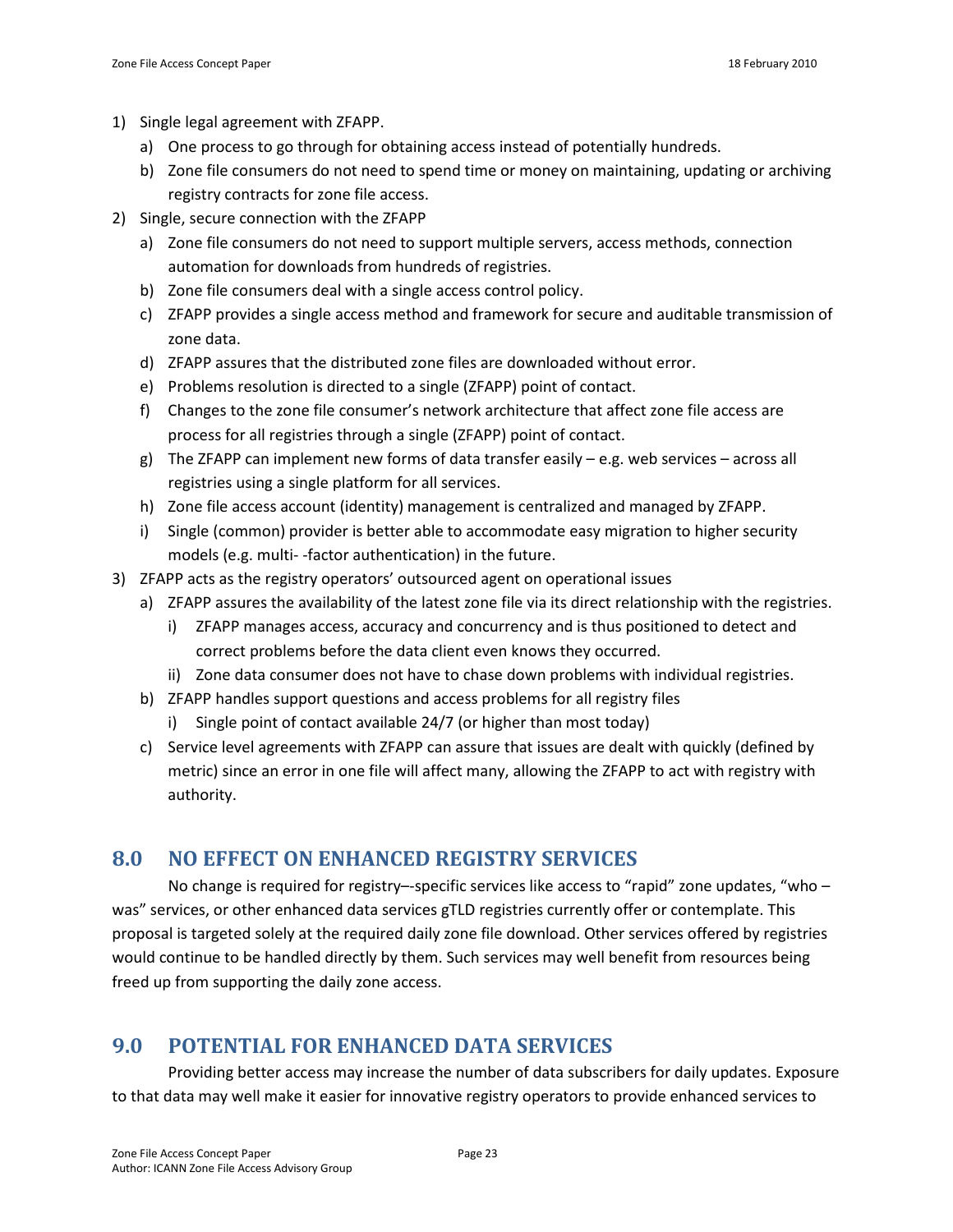direct or even indirect customers. For registry operators with direct service offerings, a wider use of accurate zone file data may provide a larger potential sales base of consumers and may help to identify customers who would subscribe to registry services that provide information beyond the daily zone transfers. The consolidation of data from all gTLD zones into a single location may provide the opportunity, if allowed, for registries to share in profiting from enhanced services offered through that outlet.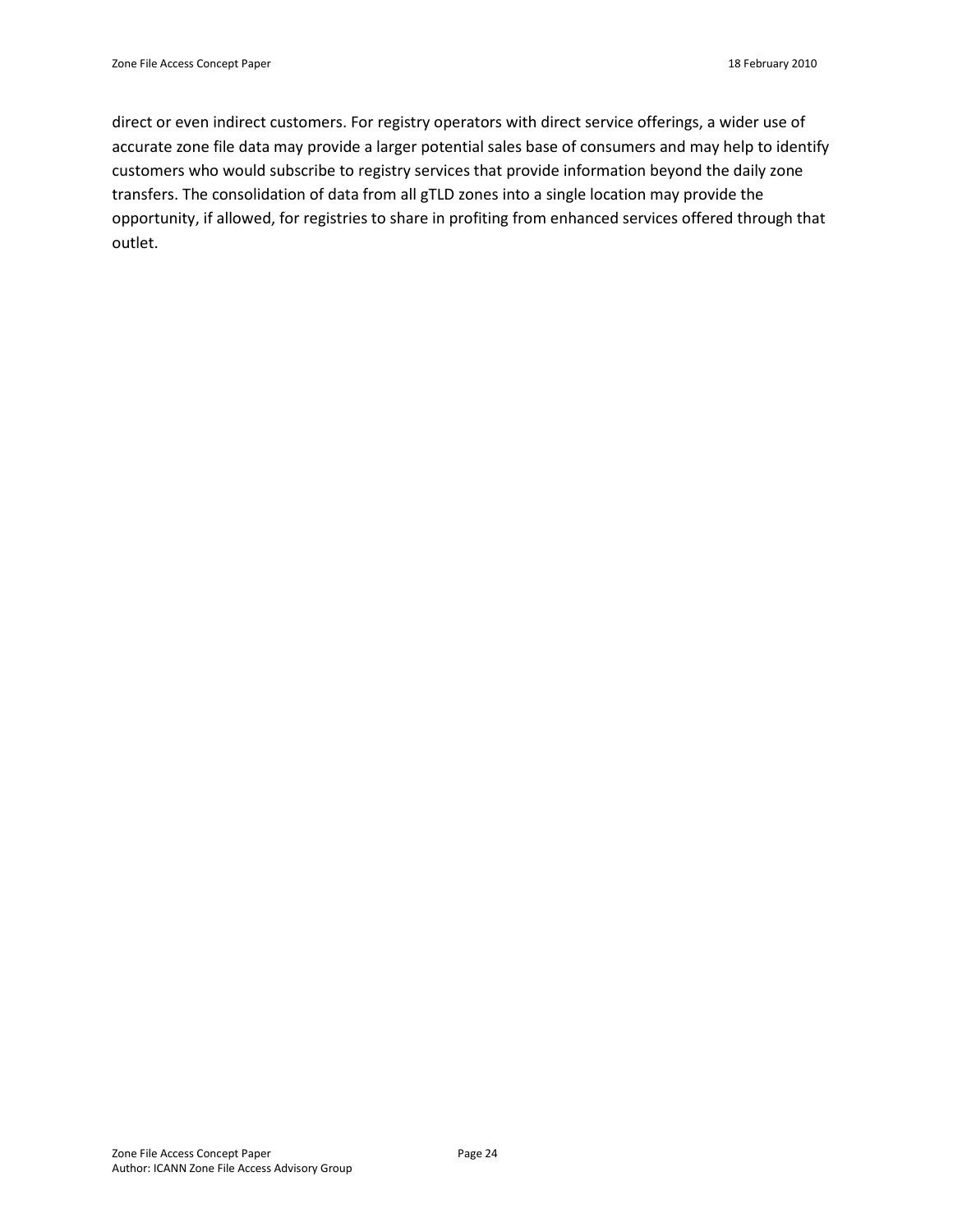# <span id="page-24-0"></span>**ANNEX A – PARTICIPANTS IN THE ZONE FILE ACCESS ADVISORY GROUP**

| Mike O'Connor      | O'Connor Company of St Paul                                      |
|--------------------|------------------------------------------------------------------|
| John Levine        | <b>Taughannock Networks</b>                                      |
| Nacho Amadoz       | Fundacio puntCAT (.CAT)                                          |
| Adam Palmer        | Symantec                                                         |
| David Maher        | Public Interest Registry (.ORG)                                  |
| Vladimir Shadrunov | Telnic (.TEL)                                                    |
| <b>Brian Cute</b>  | Afilias (.INFO)                                                  |
| Tom Barrett        | EnCirca - ICANN-accredited Registrar                             |
| Paul Stahura       |                                                                  |
| Rick Wilhelm       | Network Solutions - ICANN-accredited Registrar                   |
| Tatyana Khramtsova | RU-Center, Registrar                                             |
| Rod Rasmussen      | President/CEO, Internet Identity                                 |
| Rod Dixon          | Attorney                                                         |
| Joe St Sauver      | Internet2 and the University of Oregon                           |
| Wang Wei           | <b>CNNIC - ccTLD Registry</b>                                    |
| John Kristoff      | Research Analyst, Team Cymru                                     |
| Jothan Frakes      | Minds + Machines                                                 |
| Ken Stubbs         | Afilias (.INFO)                                                  |
| Asif Kabani        | International Sustainable Development - Resource Centre (ISD-RC) |
| Berry Cobb         | Owner, Infinity Portals, LLC                                     |
| Susan Prosser      | DomainTools                                                      |
| John McCormac      | Hosterstats.com                                                  |
|                    |                                                                  |

### **ICANN**

Francisco Arias Mark McFadden Dave Piscitello Kurt Pritz Craig Schwartz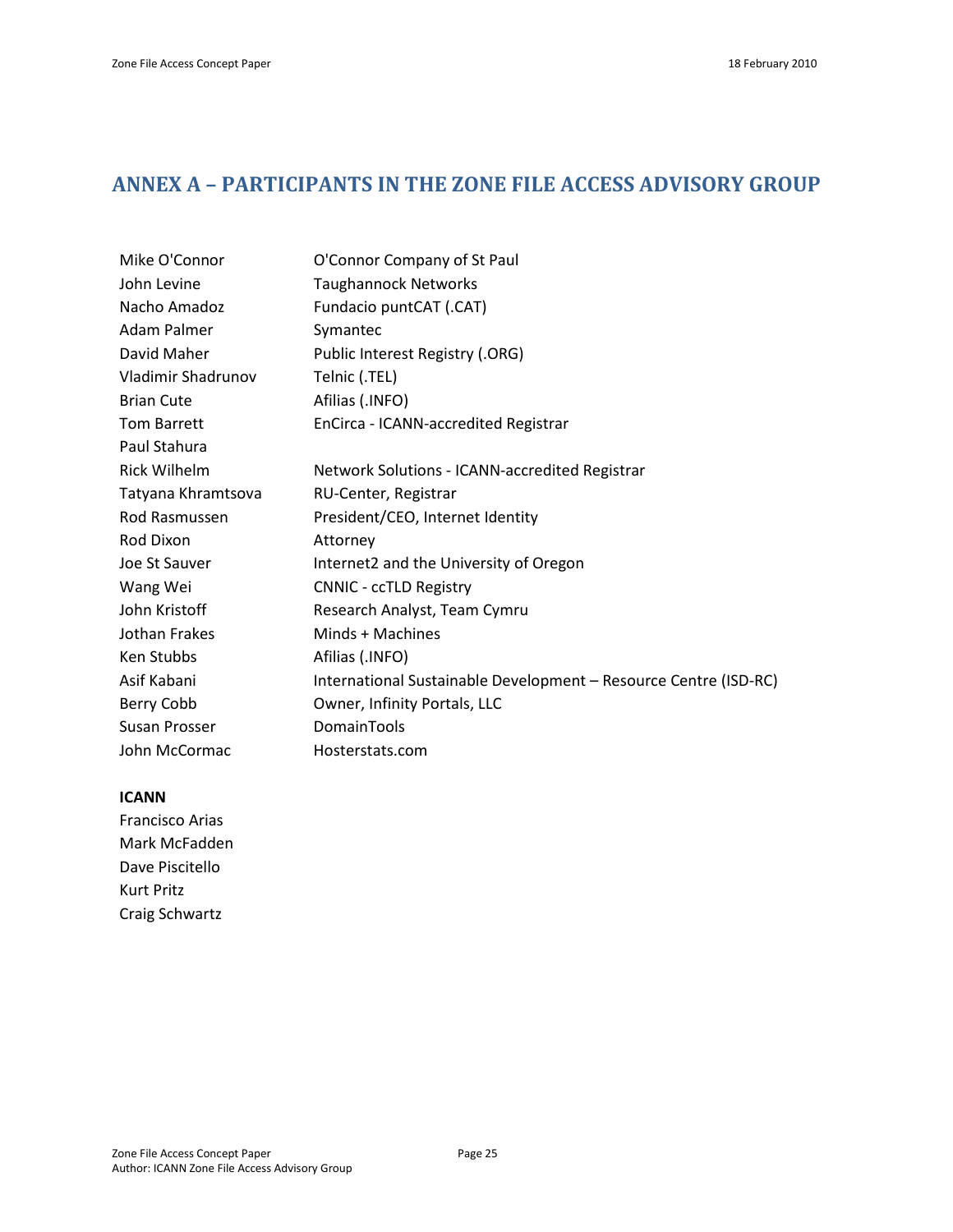# <span id="page-25-0"></span>**ANNEX B – TYPICAL ZONE FILE ACCESS AGREEMENT**

#### **1. PARTIES**

The User named in this Agreement hereby contracts with the gTLD Registry for a non-exclusive, non-transferable, limited right to access an Internet host server or servers designated by the gTLD Registry from time to time, and to transfer a copy of the described Data to the User's Internet host machine specified below, under the terms of this Agreement. Upon execution of this Agreement by the gTLD Registry, the gTLD Registry will return a copy of this Agreement to you for your records with your UserID and Password entered in the spaces set forth below.

#### **2. USER INFORMATION**

| (including area/country code)                                                                                              |  |
|----------------------------------------------------------------------------------------------------------------------------|--|
|                                                                                                                            |  |
| (including area/country code)                                                                                              |  |
|                                                                                                                            |  |
| (i) Specific Internet host machine which will be used to access the gTLD Registry's server to transfer copies of the Data: |  |
|                                                                                                                            |  |
| IP Address:                                                                                                                |  |

(j) Purpose(s) for which the Data will be used: During the term of this Agreement, you may use the data for any legal purpose, not prohibited under Section 4 below. You may incorporate some or all of the Data in your own products or services, and distribute those products or services for a purpose not prohibited under Section 4 below.

#### **3. TERM**

This Agreement is effective for a period of three (3) months from the date of execution by the gTLD Registry (the "Initial Term"). Upon conclusion of the Initial Term, this Agreement will automatically renew for successive three-month renewal terms (each a "Renewal Term") until terminated by either party as set forth in Section 12 of this Agreement or one party provides the other party with a written notice of termination at least seven (7) days prior to the end of the Initial Term or the then current Renewal Term.

NOTICE TO USER: CAREFULLY READ THE FOLLOWING TERMS AND CONDITIONS. YOU MAY USE THE USER ID AND ASSOCIATED PASSWORD PROVIDED IN CONJUNCTION WITH THIS AGREEMENT ONLY TO OBTAIN A COPY OF TOP-LEVEL DOMAIN ("TLD")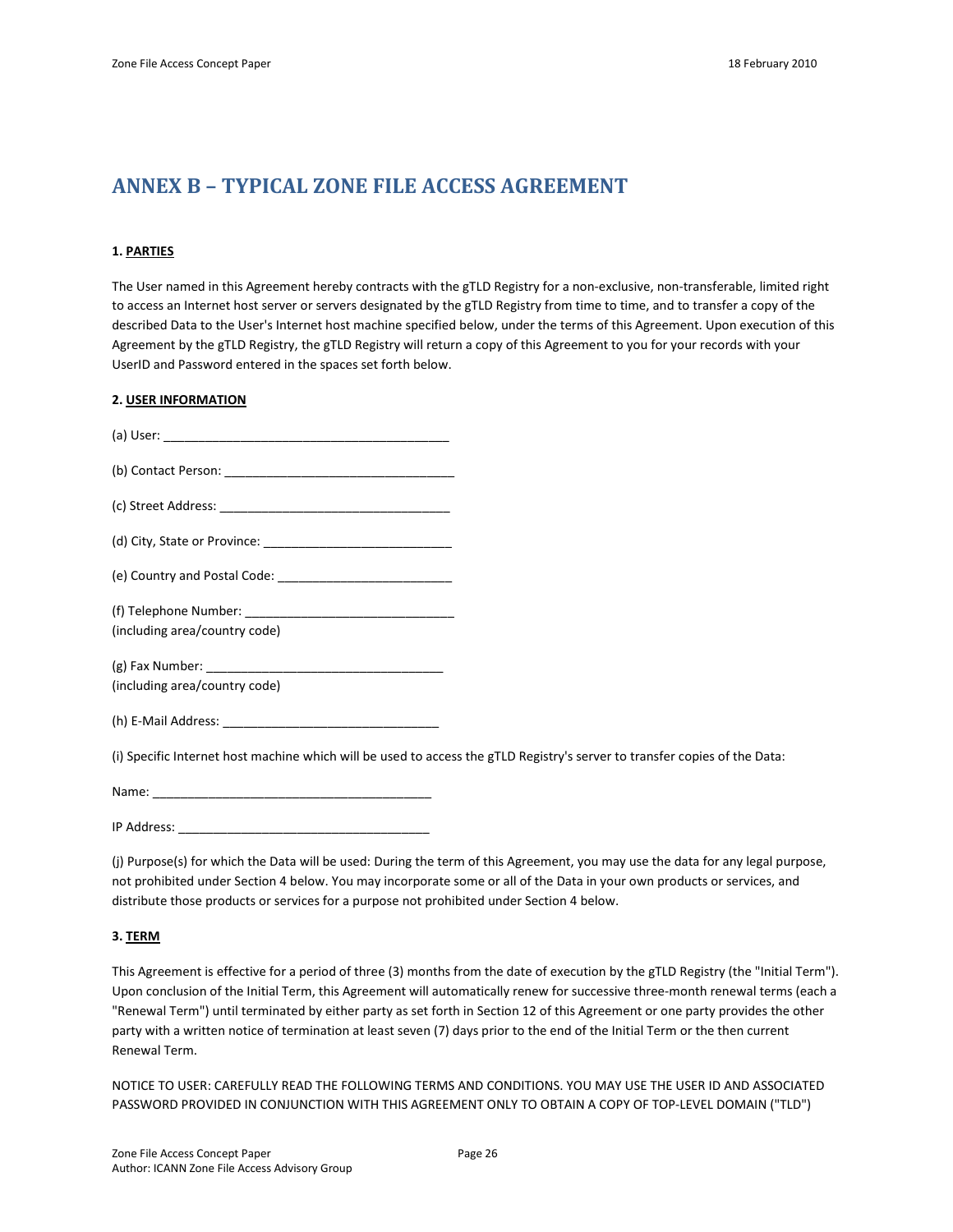ZONE FILES, AND ANY ASSOCIATED ENCRYPTED CHECKSUM FILES (COLLECTIVELY THE "DATA"), VIA THE FILE TRANSFER PROTOCOL ("FTP") OR HYPERTEXT TRANSFER PROTOCOL ("HTTP") PURSUANT TO THESE TERMS.

#### **4. GRANT OF ACCESS**

the gTLD Registry grants to you a non-exclusive, non-transferable, limited right to access an Internet host server or servers designated by the gTLD Registry from time to time, and to transfer a copy of the Data to the Internet host machine identified in Section 2 of this Agreement no more than once per 24 hour period without the express prior written consent of the gTLD Registry using FTP or HTTP for the purposes described in this Section 4. You agree that you will:

(a) use this Data only for lawful purposes but that under no circumstances will you use this Data to: (1) allow, enable, or otherwise support any marketing activities, regardless of the medium used. Such media include but are not limited to e-mail, telephone, facsimile, postal mail, SMS, and wireless alerts; or (2) enable high volume, automated, electronic processes that send queries or data to the systems of the gTLD Registry or any ICANN-accredited registrar, except as reasonably necessary to register domain names or modify existing registrations. The gTLD Registry reserves the right, with the approval of the Internet Corporation for Assigned Names and Numbers ("ICANN"), to specify additional specific categories of prohibited uses by giving you reasonable written notice at any time and upon receiving such notice you shall not make such prohibited use of the Data you obtain under this Agreement.

(b) copy the Data you obtain under this Agreement into a machine-readable or printed form only as necessary to use it in accordance with this Agreement in support of your use of the Data.

(c) comply with all applicable laws and regulations governing the use of the Data.

(d) not distribute the Data you obtained under this Agreement or any copy thereof to any other party without the express prior written consent of the gTLD Registry, except that you may redistribute the Data insofar as it has been incorporated by you into a value-added product or service that does not permit the extraction of a substantial portion of the Data from the value-added product or service, provided you prohibit the recipient of the Data from using the Data in a manner contrary to Section 4(a).

(e) take all reasonable steps to protect against unauthorized access to, use, and disclosure of the Data you obtain under this Agreement.

#### **5. FEE**

You agree to remit in advance to the gTLD Registry a quarterly fee of \$0 (USD) for the right to access the files during either the Initial Term or Renewal Term of this Agreement. the gTLD Registry reserves the right to adjust, with the approval of ICANN, this fee on thirty days' prior notice to reflect a change in the cost of providing access to the files.

#### **6. PROPRIETARY RIGHTS**

You agree that no ownership rights in the Data are transferred to you under this Agreement. You agree that any copies of the Data that you make will contain the same notice that appears on and in the Data obtained under this Agreement.

#### **7. METHOD OF ACCESS**

The gTLD Registry reserves the right, with the approval of ICANN, to change the method of access to the Data at any time. You also agree that, in the event of significant degradation of system processing or other emergency, the gTLD Registry may, in its sole discretion, temporarily suspend access under this Agreement in order to minimize threats to the operational stability and security of the Internet.

#### **8. NO WARRANTIES**

The Data is being provided "as-is." the gTLD Registry disclaims all warranties with respect to the Data, either expressed or implied, including but not limited to the implied warranties of merchantability, fitness for a particular purpose, and non